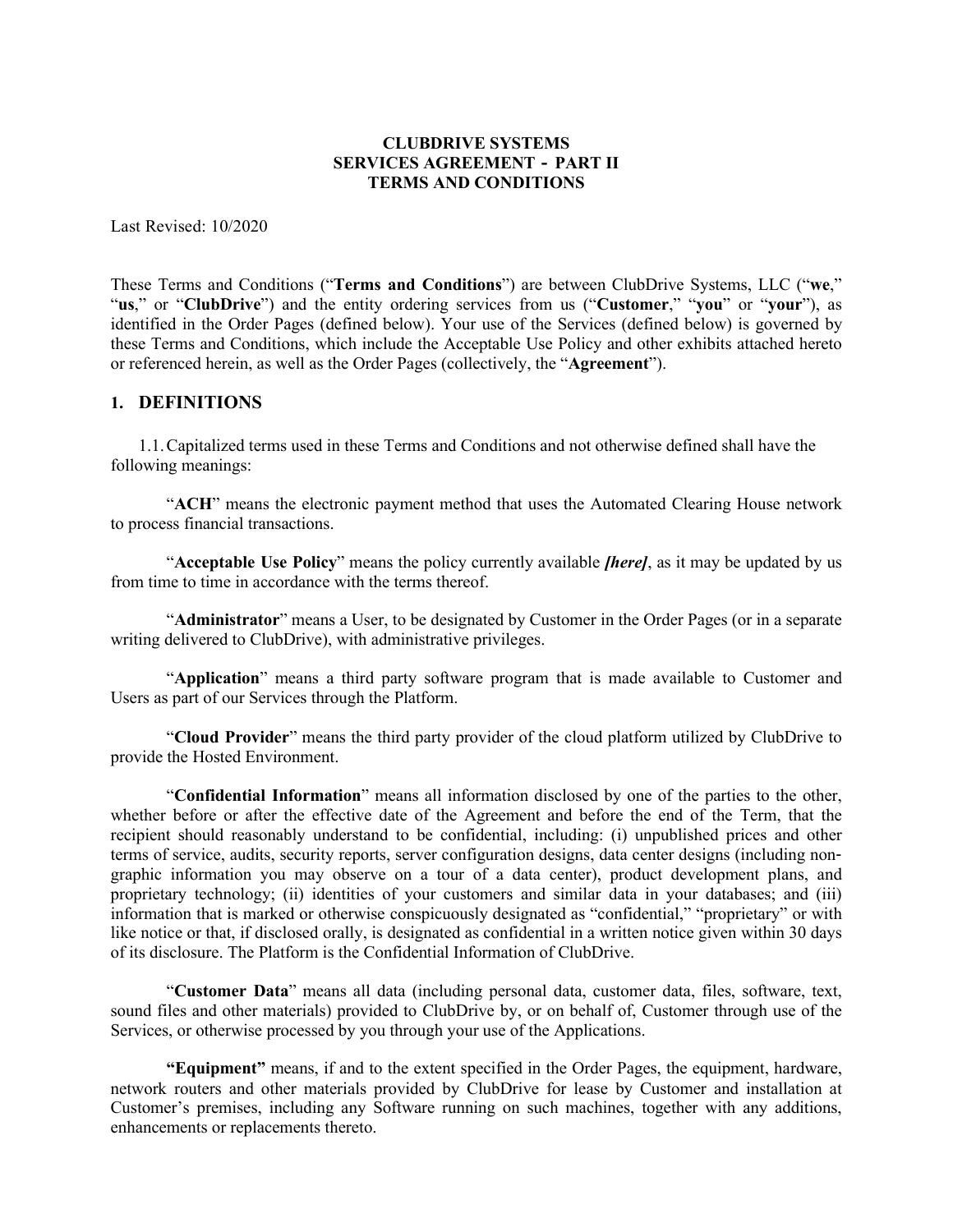"**Hosted Environment**" means the data center, hardware, software, networks, and peripherals used by ClubDrive or the Cloud Provider to host the Application(s), as more particularly described in the Order Pages.

"**Hosting Services"** mean the services described in the Order Pages related to ClubDrive's provision of the Hosted Environment for Customer's access to and use of the Application(s).

"**In Scope Support**" means Support provided during Business Hours in response to issues involving the operation of the Platform and hosting Services. In Scope Support does not include responding to issues or questions regarding Applications.

"**Monthly Recurring Charge**" or **"MRC"** is defined in the *Payment Supplement* at Exhibit E.

"**Out of Scope Support**" means any Support that is not In Scope Support or other professional services, which may be provided by us in our sole discretion and for the fees described in the *Support Supplement* at Exhibit D.

"**Order Pages**" means the document executed by and between Customer and ClubDrive specifying the Services to be provided by ClubDrive, including the Applications to be hosted, the fees payable by Customer, the Initial Term of the Agreement and other applicable provisions. Order Pages include any Growth Order.

"**Platform**" means the hardware, software, and networking elements that we use to provide the Services, together with any modifications, enhancements and updates thereto. With respect to Hosting Services, the Platform includes the Hosted Environment.

"**Services**" means the ClubDrive software and services described in the Order Pages, including the Support. Services include any Hosting Services.

"**Software**" means the computer software, other than the Applications, that are used by us to provide the Services, including any client side software provided by us needed to use an Application.

"**Support**" means email, chat and/or telephone support, as described in the *Support Supplement*  at Exhibit D.

"**Term**" has the meaning set forth in Section 10.1.

"**User**" means an individual that you permit to access Customer Data or otherwise access or use the Platform and/or Services.

"Website" means the website accessible from the following domain name: www.clubdrive.com.

"**Work Order**" means a statement of work or other written agreement, which may include e-mail communications, between the parties for Out of Scope Support.

# **2. ACCESS TO APPLICATIONS AND SERVICES**

2.1. *Services; Support.* Subject to the terms and conditions of the Agreement, ClubDrive will provide the Services to you during the Term. The Applications to be included in the Services, and the number of Users entitled to access the Services, are set forth in the Order Pages. Your use of the Services is limited to the number of Users specified on the Order Pages. ClubDrive will provide Support as further described in the *Support Supplement* at Exhibit D.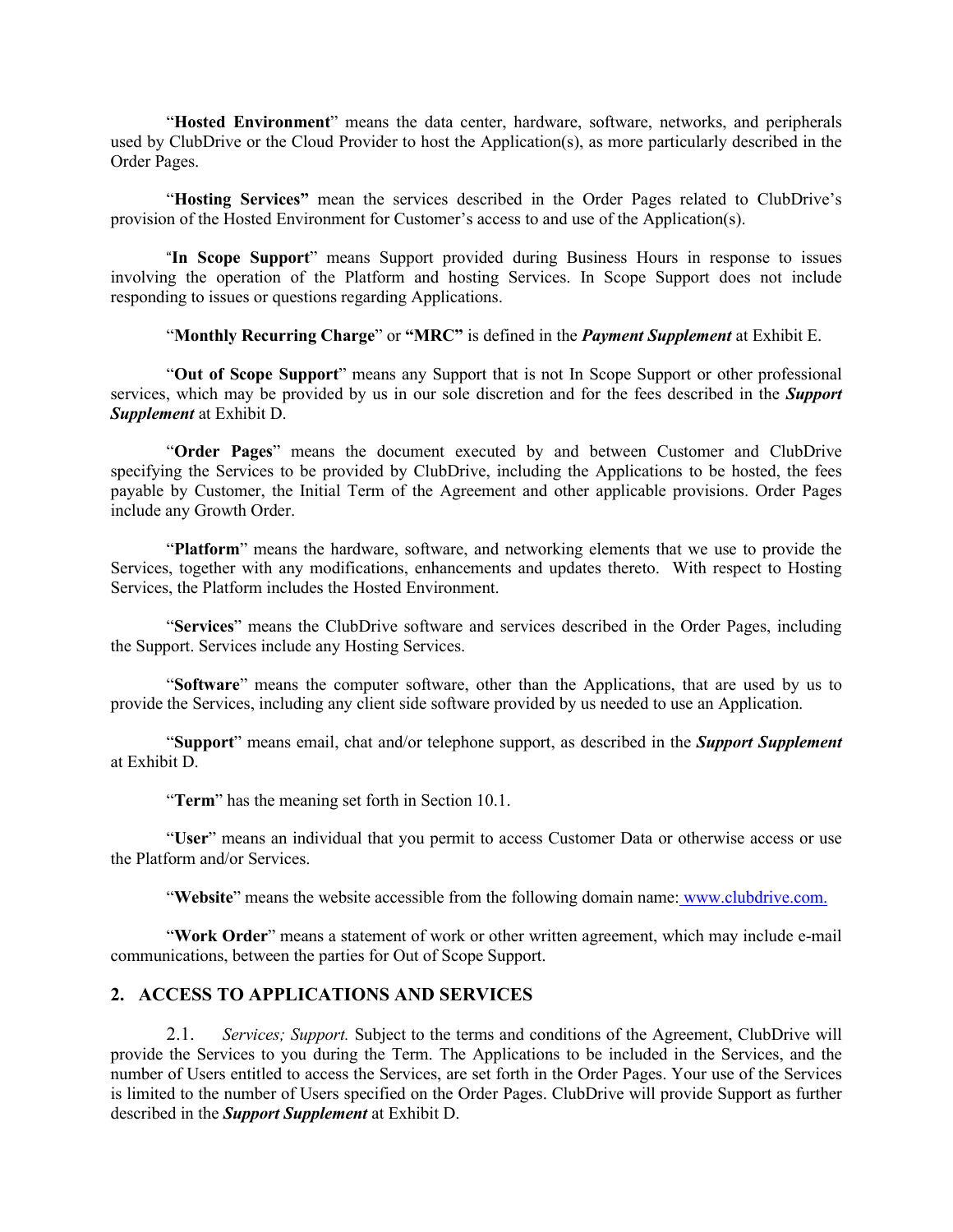2.2 *Hosting Services*. If the Services include Hosting Services, as indicated on the Order Pages, ClubDrive will host the Applications on, and otherwise provide the Services via, the cloud platform provided by the Cloud Provider and Customer hereby consents to same.

2.3. *Administrative Obligations.* You will be given administrative access to the Platform to allow your designated Administrator to manage User access and certain other features. Your Administrator has the ability to access information about the accounts of Users and is responsible for timely and properly activating and deactivating Users' accounts, and for controlling Users' access to Applications, Customer Data, and Services (including the nature and extent of such access). Each individual User must be issued authentication credentials unique to that User, and which allow the Administrator to identify the User's name, title, office location, employment title and device type. Each User may only access the Services or Platform using a single device. You are responsible for the security of any access credentials distributed by you or your Administrator. In addition, you shall institute contractual and/or functional procedures and processes as necessary to monitor use of keys and passwords and to protect and require Users to protect their keys and passwords. At a minimum, you must require your Users to maintain their ID and password in strict confidence and to change their passwords from time to time. You are responsible for any use of the Services, Platform, Applications, Customer Data, and all information, data or services obtained through the Platform by your employees and contractors, and anyone else who gains access through your keys or User credentials.

2.4. *User Violations*. You are responsible for your Users and will be deemed to have taken any action that you permit, assist or facilitate any person or entity to take related to the Agreement, Customer Data or use of the Services. You will ensure that all Users comply with your obligations under this Agreement and that the terms of your agreement with each End User are consistent with this Agreement. If you become aware of any violation of your obligations under this Agreement by an End User, you will immediately terminate such End User's access to the Platform, Applications and Services.

2.5. *Customer Obligation.* It is your responsibility to maintain Internet connectivity from your devices to the Platform and to maintain your computing hardware and devices current and in good working order, in each case in accordance with applicable ClubDrive specifications.

2.6. *Restricted Use.* You may not use the Applications in any situation where failure or fault of the Applications could lead to death or serious bodily injury of any person or to physical or environmental damage. For example, you may not use, or permit any other person to use, the Applications in connection with aircraft or other modes of human mass transportation, nuclear or chemical facilities, or Class III medical devices under the Federal Food, Drug and Cosmetic Act.

2.7. *Consent to Monitoring.* We use monitoring Software to track usage information, which allows us to more efficiently manage various service issues. The monitoring Software uses only a minimal amount of computing resources and will not materially impact your normal use of the Applications. You agree that we may access your computer system onsite or remotely to install monitoring Software, track User usage and implement updates to such Software. You agree that you will not interfere with any such monitoring Software.

2.8. *Acceptable Use Policy.* You and your Users must comply with the terms of the *Acceptable Use Policy* at Exhibit C in your access to and use of the Services. If you are purchasing Hosting Services, you and your Users must also comply with the Cloud Provider's applicable acceptable use policy.

# **3. ADDITIONAL TERMS APPLICABLE TO APPLICATIONS, SOFTWARE AND EQUIPMENT**

3.1. *Applications Provided by You.* Unless otherwise agreed and set forth in the Order Pages, you are responsible for providing ClubDrive with the Applications to be provided as part of the Services, and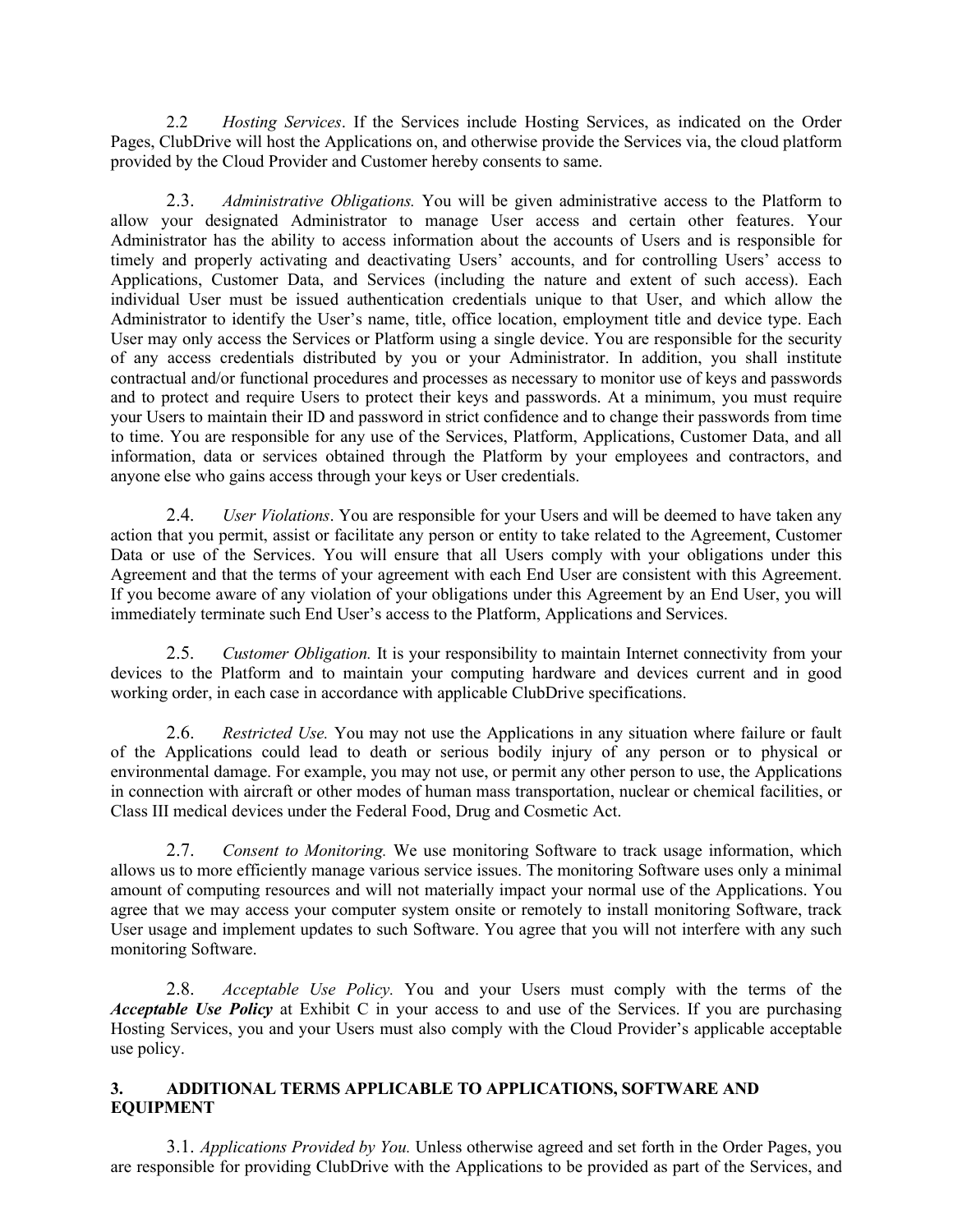for obtaining all license rights necessary for your use of the Application and for ClubDrive's (or Cloud Provider's) hosting and use of the Application to provide the Services to you.

3.2. *Applications and Software Provided by ClubDrive.* Your use and access to any third partybranded Applications or Software that are made available to you through ClubDrive or otherwise installed on your servers or devices or Equipment are subject to any license terms imposed by such third parties (in addition to the Agreement), and you agree to comply with such additional terms. Without limitation of the foregoing, your use of (a) any Microsoft Applications are subject to the terms of Microsoft's "Customer License Terms," a copy of which is attached hereto as Exhibit A, and (b) any Citrix Applications are subject to the terms of Citrix's "License Agreement," a copy of which is attached hereto as **Exhibit B**. These third party providers do not generally include any support

3.3. *Equipment Provided by ClubDrive.* If ClubDrive agrees to provide Equipment for installation at Customer's premises, as expressly set forth in the Order Pages, the provisions of this Section 3.3 apply.

(a) License. Subject to this Agreement, ClubDrive grants you a royalty-free, non-exclusive license to use the Equipment solely as part of and in connection with your receipt of the Services. Except as expressly set forth in the preceding sentence, You have no other rights in all or any part of the Equipment. Without limiting the foregoing, You may not use or make the Equipment (or any portion thereof) available for the benefit of others. You may not, and you may not permit any other person to, gain access to or modify the Equipment, or disassemble or reverse engineer any component of the Equipment, other than as specifically directed by ClubDrive.

(b) Installation. You will install the Equipment at Customer's location specified in the Order Pages. It is Customer's sole responsibility to provide ClubDrive and insurers with any reasonably requested information, access and assistance reasonably for the installation, inspection, maintenance or removal of the Equipment, including, without limitation, (i) reasonable access to Your premises and personnel, (ii) reasonable space and a suitable location for the Equipment, (iii) any required landlord approvals; (iv) electricity to power the Equipment, and (v) access to any required communications lines.

(c) Ownership. As between You and ClubDrive, ClubDrive retains all right, title and interest in the Equipment, including all proprietary rights therein. You may not sell, lease, license, assign or transfer the Equipment (or any portion thereof) or any rights in the Equipment (or any portion thereof) to any other person, and You may not place or permit any lien, security interest or other encumbrance on the Equipment (or any portion thereof). You agree to execute any certificates or UCC financing statements or similar documents regarding the Equipment that ClubDrive determines in good faith from time to time are reasonably necessary or advisable to protect ClubDrive's interest in the Equipment, or acknowledging that You are not the owner of the Equipment. You may not alter or tamper with any tags, decals, plates or other notices on the Equipment indicating ClubDrive's right, title or interest in the Equipment. You may not move the Equipment from Your premises without ClubDrive's or such third party's prior written approval. The Equipment shall remain personal property even if attached or affixed to real property.

(d) Disclaimer. THE EQUIPMENT IS PROVIDED "AS IS." CLUBDRIVE DOES NOT MAKE ANY REPRESENTATIONS OR WARRANTIES, EXPRESS OR IMPLIED, WITH RESPECT TO THE EQUIPMENT, INCLUDING, WITHOUT LIMITATION, ANY IMPLIED WARRANTY OF MERCHANTABILITY, NON-INFRINGEMENT OR FITNESS FOR ANY PARTICULAR PURPOSE, AND CLUBDRIVE HEREBY DISCLAIMS THE SAME.

(e) Insurance. Throughout the Term, Customer shall obtain, and maintain throughout the Term, property insurance coverage on the Equipment. Such insurance coverage shall be written on an "All Risk" basis covering the full replacement cost thereof. ClubDrive shall be named as a loss payee under such policy and shall receive the insurance proceeds in the event of loss of or damage to such Equipment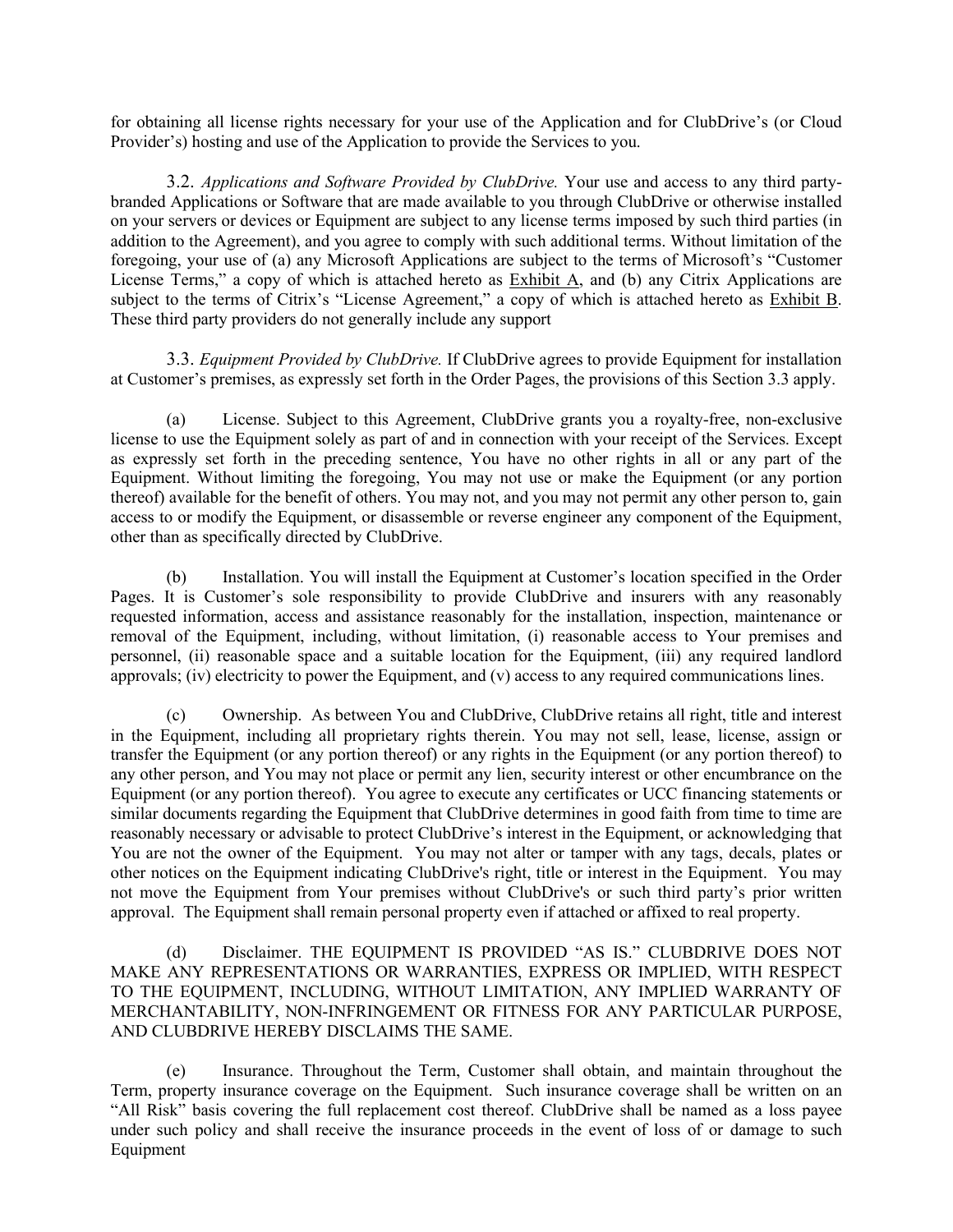(f) Security Interest. As collateral security for the prompt payment and performance when due of all of the obligations of Customer under this Agreement, including, but not limited to, all of Customer's payment obligations hereunder, Customer hereby grants to ClubDrive a first-priority security interest in, and lien upon, the Collateral (defined below). Such security interest shall terminate upon termination or expiration of this Agreement and Customer's return of the Equipment in the manner and condition required by this Agreement.

> (i) Customer shall take all action that may be necessary or desirable, or that ClubDrive may request, so as at all times to maintain the validity, perfection, enforceability and priority of the security interest in the Collateral, or to enable ClubDrive to exercise or enforce its rights hereunder, including without limitation: (i) at Customer's expense, obtaining Collateral repossession waivers or other landlords', mortgagees', mechanics', bailees', warehousemen's or processors' releases, subordinations or waivers with respect to any or all of the Collateral, in form and substance satisfactory to ClubDrive; and (ii) at the request of ClubDrive and at ClubDrive's expense, marking conspicuously each item of tangible Collateral with a plaque or other signage indicating that such Collateral is (A) either the property of ClubDrive or (B) that such Collateral is subject to a first-priority lien and security interest in favor of ClubDrive, as the case may be, and that neither Customer or any transferee or creditor of Customer shall have any interest in such Collateral.

> (ii) ClubDrive is hereby authorized to execute and file in all necessary and appropriate jurisdictions (as determined by ClubDrive) one or more financing or continuation statements in the name of Customer and to sign Customer's name thereto. ClubDrive shall be responsible for all filing fees associated with such financing or continuation statements. Customer authorizes ClubDrive to file any such financing statement, document or instrument without the signature of Customer to the extent permitted by applicable law. Further, to the extent permitted by applicable law, a carbon, photographic, xerographic or other reproduction of this Agreement or of any financing statement is sufficient as a financing statement.

> (iii) Upon the failure of Customer to pay or perform when due any obligation hereunder, ClubDrive may, without further notice or opportunity to cure, exercise all of the rights and remedies of a secured party under the Uniform Commercial Code and under any other applicable law, including, without limitation, the right, without notice except as specified below and with or without taking possession thereof, to sell the Collateral or any part thereof in one or more parcels at public or private sale at any location chosen by ClubDrive, for cash, on credit or for future delivery, and at such price or prices and upon such other terms as ClubDrive may deem commercially reasonable. Customer agrees that, to the extent notice of sale shall be required by law, at least ten days' notice to Customer of the time and place of any public sale or the time after which any private sale is to be made shall constitute reasonable notification, but notice given in any other reasonable manner or at any other reasonable time shall constitute reasonable notification. ClubDrive shall not be obligated to make any sale of Collateral regardless of notice of sale having been given. ClubDrive may adjourn any public or private sale from time to time by announcement at the time and place fixed therefor, and such sale may, without further notice, be made at the time and place to which it was so adjourned. Further, ClubDrive may enter upon any premises on which any Collateral may be located and, without resistance or interference by Customer or any other person, take physical possession of any or all thereof and maintain such possession on such premises or move the same or any part thereof to such other place or places as ClubDrive shall choose, without being liable to Customer on account of any loss, damage or depreciation that may occur as a result thereof, other than for actions that were not taken in good faith. Customer hereby waives any right to require any marshaling of assets and any similar right.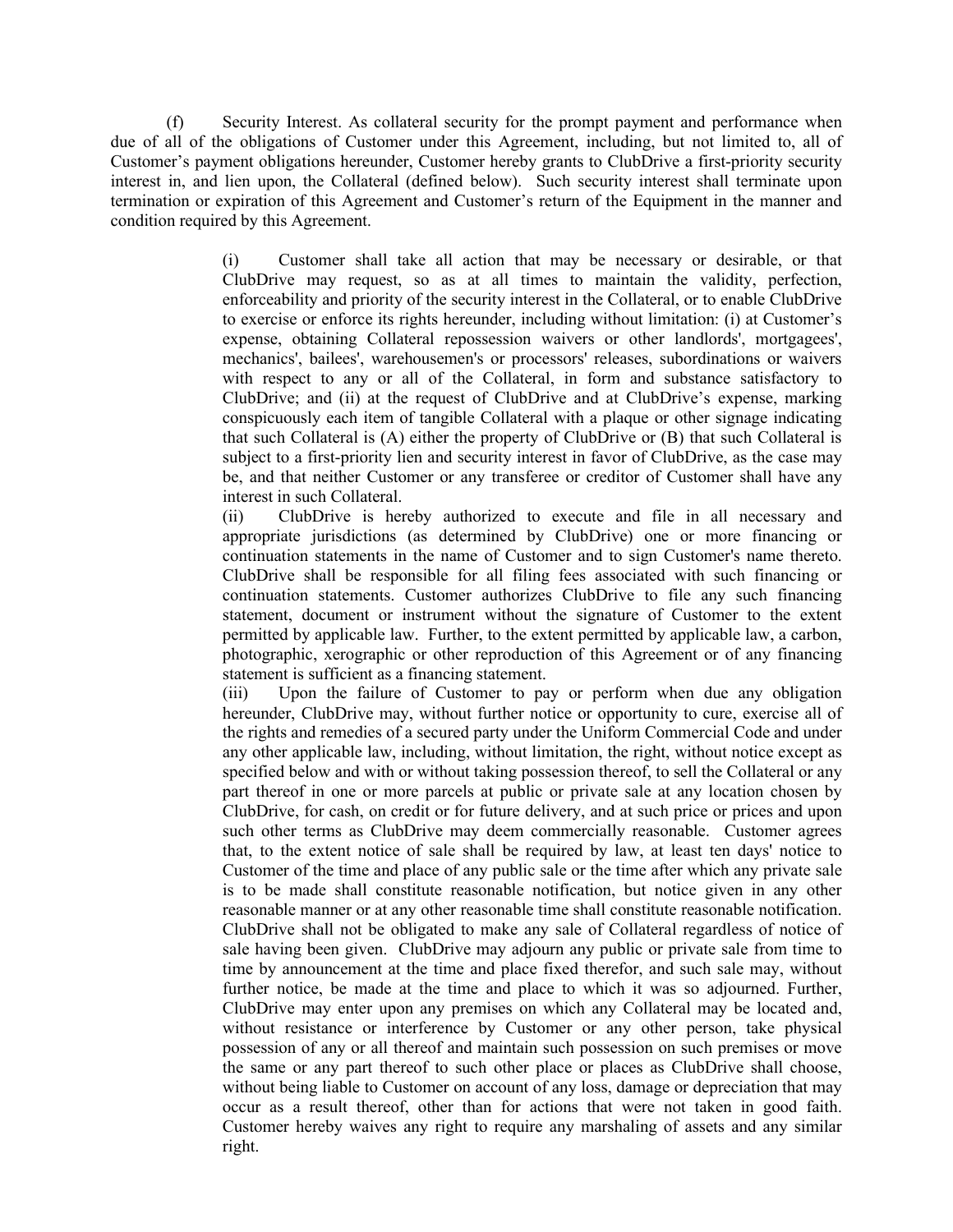(iv) For purposes hereof, "Collateral" shall mean all of Customer's right, title and interest in and to: (i) all Equipment, wherever located; (ii) all replacements, substitutions or upgrades of such equipment, (iii) any and all additions and accessions thereto that may not be removed without damage to the Equipment, and (iv) any and all products and proceeds of any of the foregoing (including, but not limited to, any claims to any items referred to in this definition, and any claims of Customer against third parties for loss of, damage to or destruction of, any or all of the Collateral or for proceeds payable under, or unearned premiums with respect to, policies of insurance) in whatever form, including, but not limited to, cash, instruments, general intangibles, accounts, equipment, other goods, documents and chattel paper and all proceeds of such proceeds.

(v) It is the intent of the parties hereto that title to all Equipment shall at all times be vested in ClubDrive and that Customer shall not have any legal or equitable interest in any Equipment including any fee, leasehold or license right or title therein except as expressly provided in Section 3.3(a) above. However, in the event that it shall be at any time claimed or adjudicated that, contrary to the intent of the parties, Customer has legal or equitable title or ownership interest in and to any Equipment, Customer has, pursuant to the foregoing provisions, granted this first-priority security interest and lien upon all Equipment (and all other Collateral) as a precaution to such claim or adjudication and such lien and security interest shall not be deemed to be a waiver by ClubDrive of any claim that it has that Customer has no legal or equitable interest in and to any Equipment.

# **4. CUSTOMER DATA; CUSTOMER OBLIGATIONS**

Customer Data is and at all times shall remain your exclusive property and shall remain in your exclusive care, custody, and control. You are solely responsible for: (a) the content, maintenance and use of your Customer Data; (b) properly configuring and using the Services, and otherwise securing and maintaining all rights in the Customer Data necessary for us to provide the Services to you without violating the rights of any third party; (c) maintaining appropriate security, protection and backup of Customer Data, which may include the use of encryption technology to protect Customer Data (when transmitted to and from, and while stored on, the Platform), routine archiving of Customer Data and maintaining a current backup of Customer Data somewhere other than the Platform; (d) determining the suitability of the Applications and Services in light of the type of Customer Data stored by you or your Users on the Platform or otherwise processed by you or your Users through your use of the Applications; (e) use of or access to Applications, Platform or Customer Data by any of your affiliates, employees, independent contractors, or other users which you authorize or who gain access to the Applications or Platform as the result of your failure to utilize reasonable security precautions; and (f) immediately notifying us of any unauthorized use of the Applications, Customer Data or Services or of any other breach of security. You also agree to cooperate with our reasonable investigation of security-related breaches. You shall maintain at least one additional current copy of your Customer Data somewhere other than on the Platform.

Unless otherwise expressly agreed in the Order Pages, you further represent and warrant that the Customer Data does not include any protected health information (as defined under the Health Insurance Portability and Accountability Act and its related regulations), any personal data subject to the EU General Data Protection Regulation, or any other personally identifiable data or other data or materials that would subject ClubDrive to laws or regulations applicable to processors of personally identifiable data or any laws or regulations that would not otherwise apply to ClubDrive absent inclusion of such data.

Without limiting Customer's obligations and representations and warranties set forth in this Section 4, ClubDrive agrees that it will use and process any personal information included in the Customer Data solely for the purpose of providing the Services.

# **5. PROPRIETARY RIGHTS**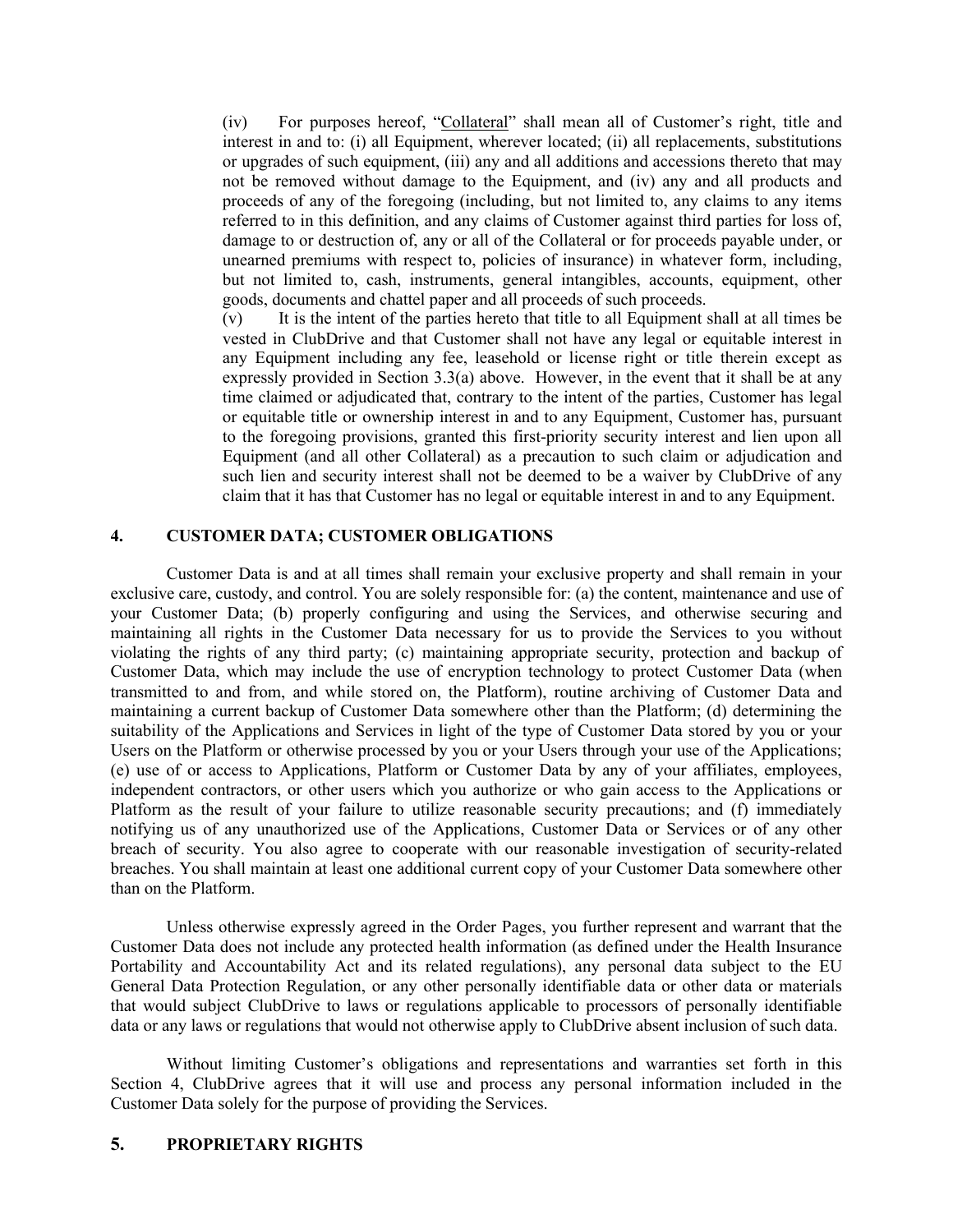**5.1.** *ClubDrive IP Rights*. You acknowledge and agree that ClubDrive and our suppliers (including any Cloud Provider) retain all right, title and interest in and relating to the Platform, Software, the Applications licensed through us, Equipment and the Services, and in all changes made thereto now or in the future, including, but not limited to, any and all patent, copyright, and trade secret rights, and in all trade names and marks associated with the Applications licensed through us, the Platform, and the Services. Any intellectual property developed by us during the performance of the Services or any Out of Scope Support shall belong to us unless we have expressly agreed with you in advance in a Work Order that you shall have an interest in such intellectual property.

**5.2.** *Software.* All Software is subject to the terms of the Agreement. You may not use any Software after the expiration or termination of the Agreement, or the particular Service for which it was provided, and you may not copy the Software. You may not remove, modify, or obscure any copyright, trademark or other proprietary rights notices that appear on any Software. Unless permitted by the terms of an open source software license, you may not reverse engineer, decompile or disassemble any software we provide for your use except and to the extent that you are expressly permitted by applicable law to do so, and then following at least ten days' advance written notice to us.

**5.3.** *Customer Data*. As between you and ClubDrive, you or your licensors own all right, title, and interest in and to the Customer Data. Except as provided in this Section 5.3, we obtain no rights under the Agreement from you or your licensors to the Customer Data. You consent to our use and disclosure of the Customer Data to provide the Services to you and your Users or to comply with any request of a governmental or regulatory body (including subpoenas or court orders).

**5.4.** *Customer Warranty.* You represent and warrant to us that: (a) you (or your licensors) own all right, title, and interest in and to the Customer Data, Feedback and to any Applications that are not provided by ClubDrive; (b) you have all rights in Customer Data and any Applications that are not provided by ClubDrive that are necessary to grant the rights contemplated by the Agreement; and (c) none of the Customer Data or Applications provided by you, or your Users' use of the Customer Data, such Applications, or the Services will violate the Acceptable Use Policy. If we agreed to install, patch or otherwise manage Applications in reliance on your license with the third party Application provider, then you represent and warrant to us that you have a written license agreement with the third party Application provider that permits us to perform these activities. On our request, you will certify in writing that you are in compliance with the requirements of this Section 5 and any other restrictions that are part of the Agreement, and will provide evidence of your compliance as we may reasonably request.

**5.5.** *Service Restrictions.* You understand and agree that neither you nor your Users may use the Services for any purpose or in any manner not expressly permitted by the Agreement and you further agree, and will cause your Users to agree, not to: (a) copy, reverse engineer, decompile, disassemble, or modify any Software included in the Services (except to the extent you are permitted to do so under the terms of your license for any Application provided by you); (b) permit anyone, other than your Users acting in the course of their employment, to use the Services or any part thereof; (c) use or permit anyone to use the Services or any part thereof to help design a similar service; (d) access or use the Services in a manner that is intended to avoid incurring fees or exceeding User limits; or (e) resell or sublicense the Services or any part thereof.

**5.6.** *Feedback*. If Customer or any User sends or transmits any communications or materials to ClubDrive by mail, email, telephone, or otherwise, suggesting or recommending changes to the Platform or Services, including without limitation, new features or functionality relating thereto, or any comments, questions, suggestions, or the like ("Feedback"), ClubDrive is free to use such Feedback irrespective of any other obligation or limitation between the parties governing such Feedback. Customer hereby assigns to ClubDrive on Customer's behalf, and on behalf of its employees, contractors and/or agents, all right, title, and interest in, and ClubDrive is free to use, without any attribution or compensation to any party, any ideas, know-how, concepts, techniques, or other intellectual property rights contained in the Feedback, for any purpose whatsoever, although ClubDrive is not required to use any Feedback.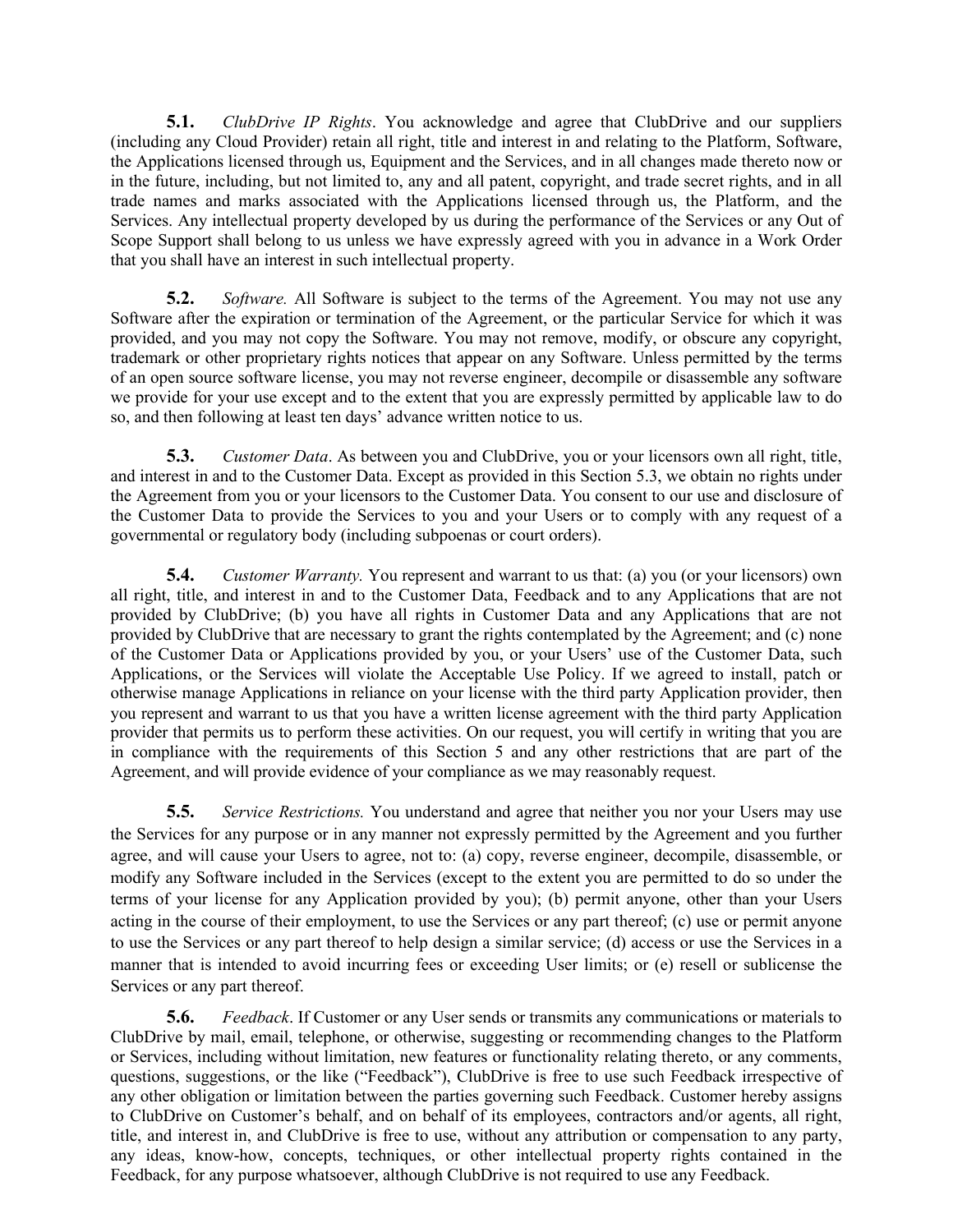# **6. DISCLAIMERS**

TO THE MAXIMUM EXTENT PERMITTED BY APPLICABLE LAW, CLUBDRIVE DISCLAIMS ALL WARRANTIES, WHETHER EXPRESS, IMPLIED, STATUTORY, OR OTHERWISE, INCLUDING, BUT NOT LIMITED TO, ANY WARRANTIES OF MERCHANTABILITY OR FITNESS FOR A PARTICULAR PURPOSE, TITLE OR NONINFRINGEMENT. WE DO NOT GUARANTEE CONTINUOUS, UNINTERRUPTED, OR SECURE ACCESS TO THE PLATFORM OR SERVICES, AND ACCESS TO THE PLATFORM AND SERVICES MAY BE INTERFERED WITH BY NUMEROUS FACTORS OUTSIDE OF OUR CONTROL. WE ARE NOT LIABLE FOR ANY DAMAGES OF ANY TYPE CAUSED BY SUCH INTERFERENCE. SOME JURISDICTIONS DO NOT ALLOW LIMITATIONS ON IMPLIED WARRANTY, SO THE LIMITATIONS AND EXCLUSIONS IN THIS SECTION MAY NOT APPLY TO YOU.

# **7. LIMITATION OF DAMAGES AND OTHER REMEDIES**

**7.1.** *Limitation.* TO THE MAXIMUM EXTENT PERMITTED BY APPLICABLE LAW, IN NO EVENT SHALL WE BE LIABLE FOR ANY LOST PROFITS, BUSINESS INTERRPUTION, OR LOSS OF CUSTOMER DATA, NOR FOR ANY PUNITIVE, EXEMPLARY, SPECIAL, INCIDENTAL, INDIRECT, OR CONSEQUENTIAL DAMAGES ARISING OUT OF THE AGREEMENT. IN NO EVENT SHALL OUR TOTAL LIABILITY FOR DAMAGES ARISING OUT OF THE AGREEMENT EXCEED THE AMOUNT YOU HAVE PAID US FOR SERVICES IN THE THREE MONTH PERIOD PRECEDING WHEN THE RELEVANT CAUSE OF ACTION FIRST AROSE (LESS ALL AMOUNTS DETERMINED TO BE OWED FOR OTHER SUCH CLAIMS).

**7.2.** *Waiver of Claims.* CLAIMS BY CUSTOMER NOT MADE WITHIN ONE (1) YEAR AFTER THE FIRST TO OCCUR OF (I) THE EVENT GIVING RISE TO A CLAIM OR (II) THE TERMINATION OR EXPIRATION OF THIS AGREEMENT SHALL BE DEEMED WAIVED.

# **8. PAYMENT TERMS**

**8.1.** *Monthly Recurring Charges.* The initial MRC is set out in the Order Pages ("Initial MRC"). Unless otherwise specified in the Order Pages, the Initial MRC is based on the number of named Users and the Applications selected, and for Hosting Services, the corresponding hardware and other Platform requirements necessary to support such Hosting Services (collectively, the "Initial Customer Requirements"). The MRC is based on access rights acquired and not actual usage. The Initial MRC represents Customer's minimum commitment for the Term. The Initial Customer Requirements may not be decreased during the Initial Term.

(a) Growth Orders. Any increases in the Initial Customer Requirements ("Customer Growth Requirements") during the Term shall be documented in a writing (each, a "Growth Order"), which shall set forth the increase to the Initial MRC based on our then current published rates applicable to increases ("Adjusted MRC"). Each Growth Order shall be for a minimum period of twelve months and shall result in a corresponding extension of the Initial Term (for any Growth Order entered into during the last year of the Initial Term) or Renewal Term, as applicable (e.g., if there are 8 months remaining in the Initial Term or Renewal Term on the effective date of the Growth Order, the Initial Term or Renewal Term (as applicable) shall be extended by four (4) months).

(b) Other Adjustments. Adjustments in the MRC for decreases in the Initial Customer Requirements or Customer Growth Requirements will be made at the conclusion of the Initial Term or applicable Renewal Term (as adjusted pursuant to (a) above).

Additional information regarding the MRC, methods of payment, payment procedures, and late fees is set forth in the *Payment Supplement* at Exhibit E. Except as specifically set forth to the contrary herein, all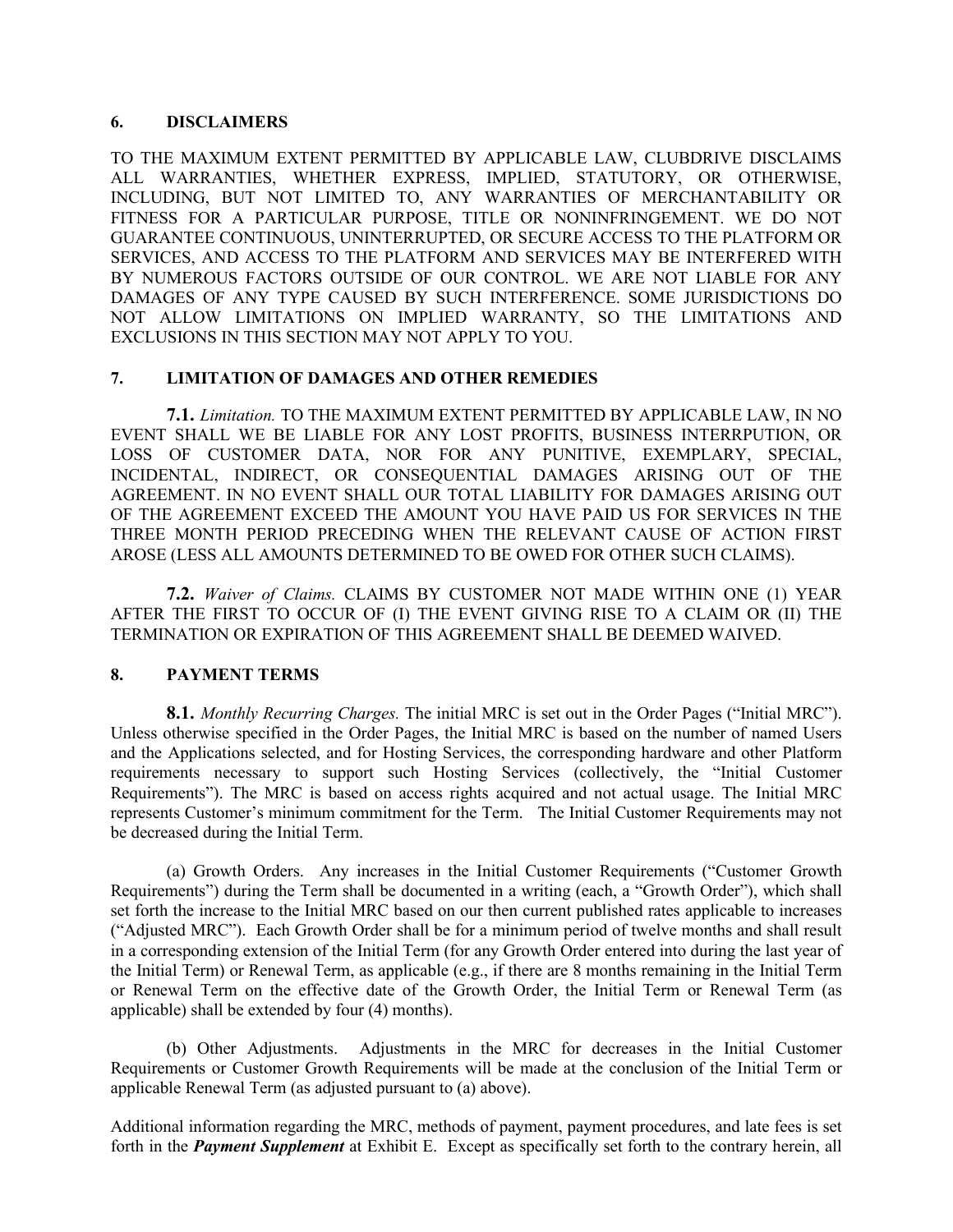payment obligations under any and all Order Pages and Growth Orders are non-cancelable, and all payments made are non-refundable.

**8.2.** *Other Adjustments to Monthly Recurring Charges.* ClubDrive reserves the right to modify rates and charges (including the MRC) as a result of any increase in cost of underlying services and/or licensing providers (including Cloud Providers) and will provide as much prior written notice as practicable, but not less than 14 calendar days' notice.

**8.3.** *User Reports*. Each month during the Term, (i) you shall provide us with an updated list of Users; and (ii) we will provide you with a report specifying your number of Users. It is your responsibility to promptly provide us written notice of any discrepancy, in which event we will work with you to determine the correct amount owed (subject to Section 8.1 above).

**8.4.** *Non-Recurring Charges*. We will charge for Out of Scope Support and other Non-Recurring Services on an hourly basis in accordance with our then published rates or as otherwise set forth on the Order Pages or in a Work Order.

**8.5.** *Dispute*. If there is a dispute with respect to any portion of an invoice, you shall continue to make payments based on our calculations (or the applicable invoice) until resolution of the dispute. Thereafter, payment (and any credits due) shall be in accordance with the outcome of the resolution. Each of us agrees to work together to promptly resolve any disputes. Charges that are not disputed on or before the due and payable date are conclusively deemed accurate.

**8.6.** *Taxes.* Charges are exclusive of any applicable taxes, including any VAT or sales tax. You must pay any applicable value added, goods and services, sales, use, property, excise and like taxes, import duties and/or applicable levies (collectively, "Tax") that are owed with respect to our provision of any Services provided under the Agreement or provide us with satisfactory evidence of your exemption from the Tax. You must provide us with accurate factual and adequate information and documentation (as determined by us), to help us determine if any Tax is due with respect to the provision of the Services. If any deduction or withholding is required by law, you will notify us and will pay us any additional amounts necessary to ensure that the net amount that we receive, after any deduction and withholding, equals the amount we would have received if no deduction or withholding had been required. Additionally, you will provide us with documentation showing that the withheld and deducted amounts have been paid to the relevant taxing authority.

# **9. SUSPENSION**

**9.1.** *Suspension.* In addition to and without limitation of other provisions of the Agreement, we may suspend Customer's and any User's access to the applicable Services and Platform if: (a) you fail to make a payment to us within ten days of when due; (b) we reasonably believe that the Services or Applications are being used (or have been or will be used) for fraudulent or illegal activities or otherwise in breach of the Agreement or the license terms applicable to such Application; (c) we reasonably believe it is necessary to protect our network or our customers; (d) we believe it is necessary to prevent unauthorized access to Customer Data or the Platform; (e) necessary to comply with any law or regulation; (f) you are in breach of the Acceptable Use Policy, or any other material provision of the Agreement; (g) ClubDrive reasonably determines that (i) there is a threat or attack on any Intellectual Property Rights of ClubDrive or its service providers; (B) Customer's or any User's use of the Platform or Services disrupts or poses a security risk to the Application or Hosted Environment or to any service provider of ClubDrive; (h) any vendor of ClubDrive has suspended or terminated ClubDrive's access to or use of any third-party services or products required to enable Customer to access the Hosted Environment.

**9.2.** *Notice.* We will give you reasonable advance notice of a suspension, unless we reasonably believe we need to suspend immediately. If the suspension was based on your breach or other actions or inactions, and you do not cure the breach or otherwise address the reason for suspension within 30 days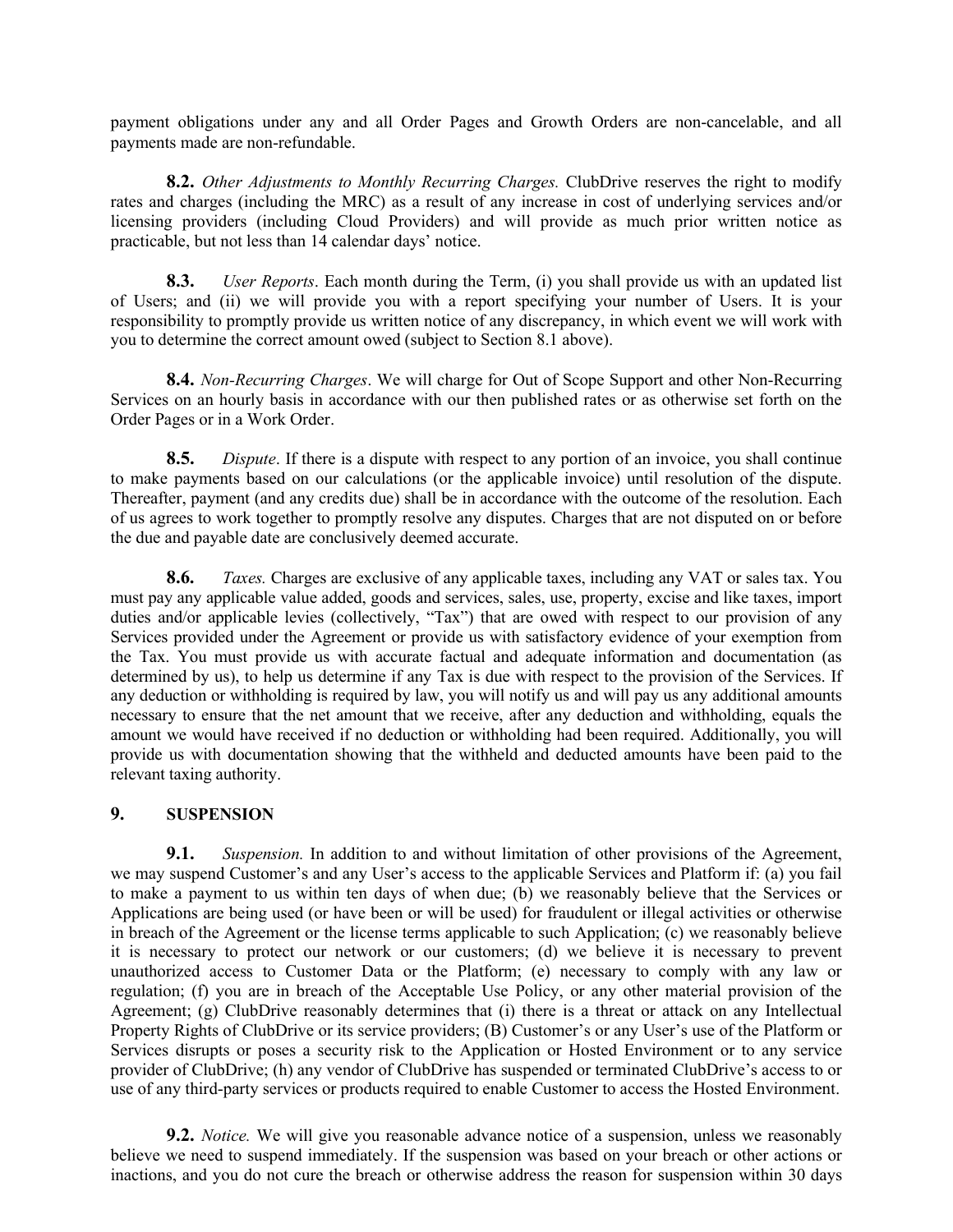after we suspend, we may terminate the Agreement and delete your Customer Data without any retention period.

### **10. TERM AND TERMINATION**

**10.1.** *Term.* The initial term of the Agreement will be for the period set forth in the Order Pages (the "*Initial Term*"). Thereafter, the Agreement will automatically renew in increments of one year (each, a "*Renewal Term*" and collectively with the Initial Term, the "*Term*"), unless one party provides notice of termination at least 60 days prior to the end of the then-current Term. The Recurring Monthly Charges for any Renewal Term shall be established by the parties prior to the beginning of the Renewal Term.

**10.2.** *Trial Period.* If provided for in the Order Pages, you may conduct a trial of the Platform and Applications ("*Trial Period*"). The terms of such Trial Period shall be set forth on the Order Pages. The Trial Period shall not be counted as part of the Initial Term and no payments will be required for that period; provided however, all other terms and conditions of this Agreement shall apply to any Trial Period. You must notify us in writing prior to the expiration of the Trial Period if you elect not to continue with the Services. If you do not notify us, the Initial Term will commence as of the day following the expiration of the Trial Period and applicable charges, including the MRC, will commence.

**10.3.** *Termination by You.* You may terminate the Agreement for cause if ClubDrive materially breaches the Agreement and the breach is not cured within 30 days of our receipt of written notice of default.

**10.4.** *ClubDrive Termination.* In addition to and without limitation of its right to suspend access to the Services set forth above, ClubDrive may terminate the Agreement for cause upon written notice to you if (a) you materially breach the Agreement and the breach is not cured within 30 days of your receipt of written notice of default; (b) you become insolvent, makes assignments for the benefit of creditors, files for bankruptcy or reorganization, fail to discharge an involuntary petition for bankruptcy within the time permitted by law, or otherwise abandon the Services; or (c) you persistently (more than twice) breach the Acceptable Use Policy, even if you cure each breach.

**10.5.** *Fees Payable.* If the Term of the Agreement is terminated early as a result of your breach of the Agreement (including any termination by you other than in accordance with Section 10.3 above), you will pay ClubDrive a termination fee equal to 100% of your then applicable MRCs for the remainder of the then-current Term (as adjusted for Growth Orders), in addition to any amounts due for Out of Scope Services rendered.

**10.6.** *Retrieval of Customer Data*. Provided You have paid all fees due to ClubDrive hereunder through the effective date of termination or expiration of the Agreement, You will have a period of 30 days from the effective date of termination or expiration of the Agreement ("*Transition Period*") to make copies of your Customer Data and to transfer and migrate the Customer Data to your own system and servers. You may use the Applications only to save your Customer Data and for no other purpose during such period. Upon your request, ClubDrive will assist you in copying and migrating the Customer Data at our then-current hourly rates. We will provide you with an estimate of such fees, which must be paid to us in advance of our performance of such services. ClubDrive has no duty to retain any of your Customer Data on our servers, the Hosted Environment or elsewhere after the expiration of the Transition Period.

**10.7.** *Return of Client Side Software and Equipment*. If we have provided you with any Software in connection with your use of the Services, you are required to return any movable storage on which we provided such software, delete any other copies in your possession, custody or control and confirm under oath that you have returned or deleted all such copies on or before the expiration of the Transition Period. If we have provided you with any Equipment in connection with your use of the Services, you must cease all use of the Equipment and return such Equipment to ClubDrive or its designee in the manner specified by ClubDrive or, in ClubDrive's discretion, provide ClubDrive or its designee with reasonable access to your premises to disconnect, package and remove the Equipment.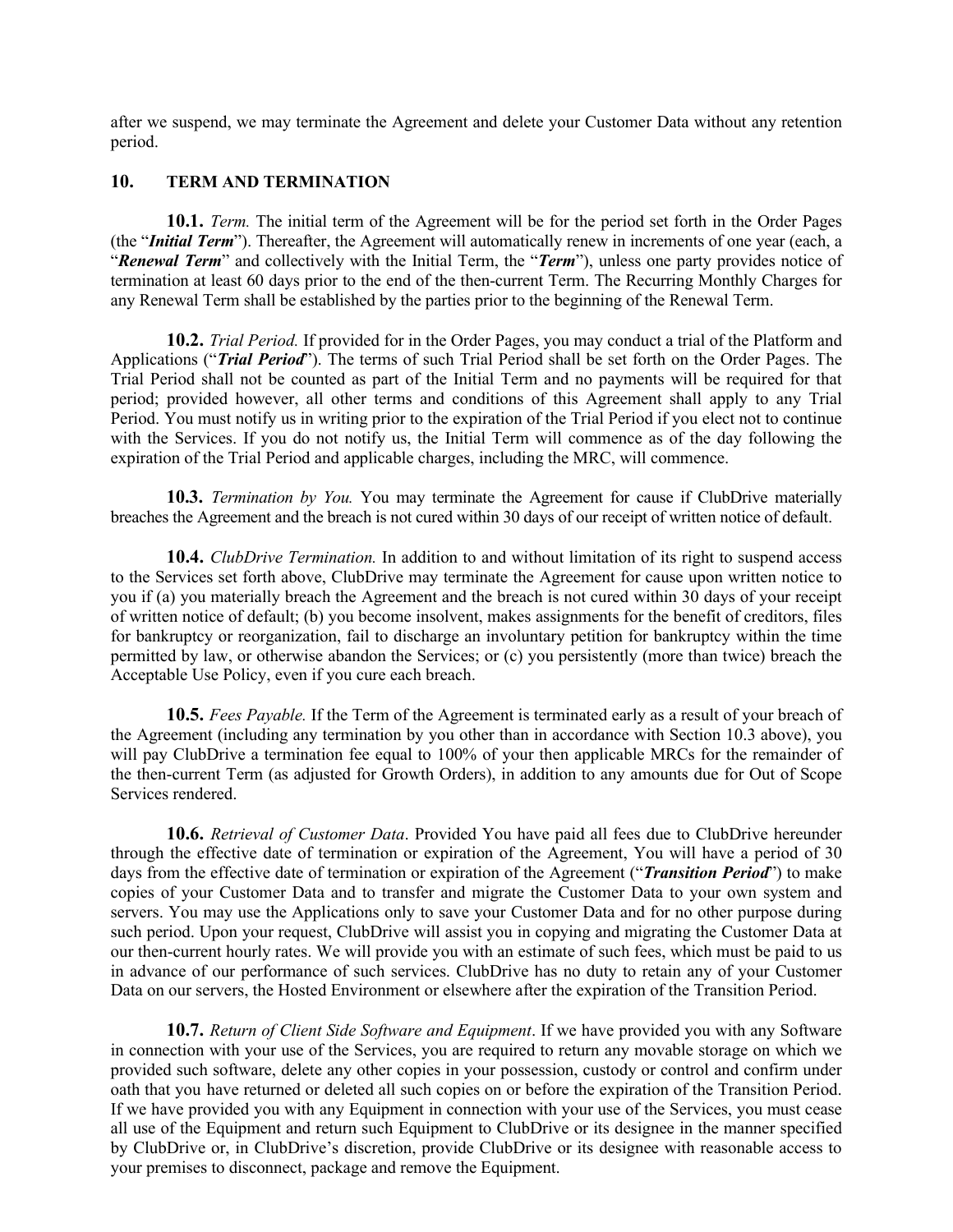#### **11. NOTICES**

Any notice, demand, or other communication required or permitted to be given under this Agreement shall be in writing and shall be delivered in person, faxed, e-mailed or sent by registered or certified mail, postage fully prepaid, with a copy sent by ordinary mail. Notices to Customer will be delivered to the address set forth in the Order Pages. Notice to ClubDrive will be delivered to:

> To: CLUBDRIVE SYSTEMS, LLC Attn: Accounting Department 1447 Peachtree Street N.E., Suite 450 Atlanta, Georgia 30309 Phone: (404) 448-3001 Fax: (404) 448-3101 Email: accounting@clubdrive.com

A party may change the address, fax number and/or e-mail address for that party by providing written notice hereunder. Except as provided in the next sentence, all notices shall be effective the third day after posting if sent by mail, on the next day if sent by overnight mail, and on the day of dispatch if manually delivered within regular business hours. **If faxed or e**-**mailed, such notice shall not be effective at the time faxed or e**-**mailed unless a copy is also sent that same day by next day (or next business day) delivery via Federal Express, United Parcel Service, U.S. Postal Service (Express Mail) or any of their successors.**

# **12. GOVERNING LAW AND JURISDICTION**

**12.1.** *Governing Law.* The Agreement shall be governed and construed under the laws of the State of Georgia, without giving effect to principles of conflict of laws. Any claim that either party elects to bring must be filed in a federal or state court in the County of Fulton, State of Georgia, and each party hereby irrevocably consents to the jurisdiction of such courts for any such lawsuit, and both parties hereby waive any claim or defense that such forum is not convenient or proper. Notwithstanding the foregoing, if a defendant is a resident of or organized and existing under the laws of or has obtained a certificate of authority to transact business in the State of Georgia, the party bringing the claim may, in the alternative, select a court in the State of Georgia for which venue lies under applicable law.

**12.2.** *Waiver of Jury Trial.* EACH OF THE PARTIES HERETO IRREVOCABLY WAIVES ANY AND ALL RIGHT TO TRIAL BY JURY IN ANY LEGAL PROCEEDING ARISING OUT OF OR RELATING TO THIS AGREEMENT AND SHALL BE TRIED BEFORE A COURT AND NOT BEFORE A JURY.

# **13. FORCE MAJEURE**

Neither party will be liable for any delay or failure in performance of this Agreement or any obligation (other than an obligation to pay money owed) if the delay or failure results from any cause beyond such party's reasonable control, including (without limitation) acts of God, labor disputes or other industrial disturbances, systemic electrical, telecommunications, or other utility failures, earthquake, storms or other elements of nature, blockages, embargoes, riots, acts or orders of government (including passage of laws or regulations that impact the delivery of the Services), pandemics, acts of terrorism or war.

# **14. CONFIDENTIALITY**

**14.1.** *Confidentiality Obligations.* Each party hereto (the "*Receiving Party*") must (i) protect and prevent disclosures of all Confidential Information disclosed by the other party (the "*Disclosing Party*") using, at a minimum, the same care it would exercise to protect its own Confidential Information; and (ii)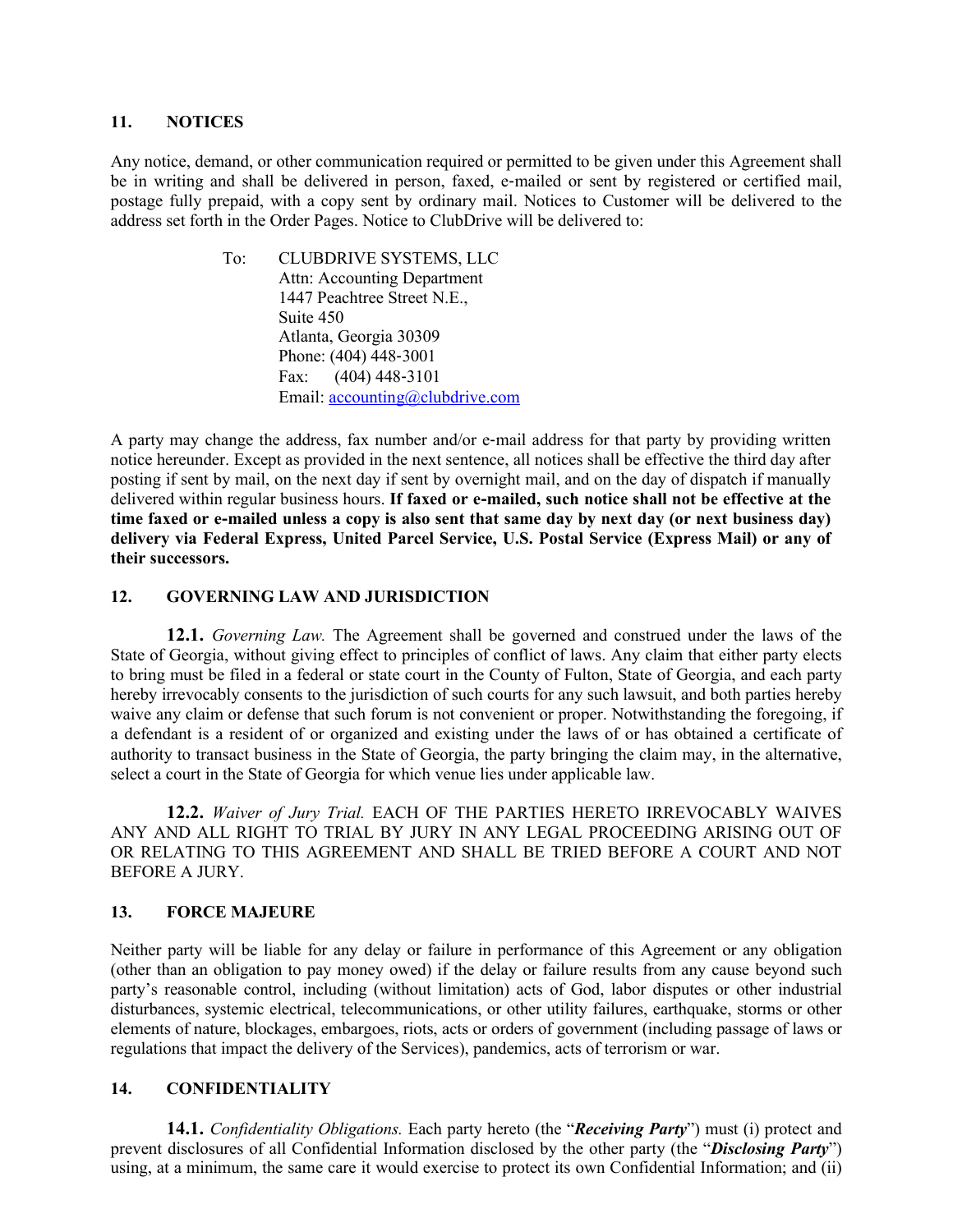not use, reproduce, distribute, disclose, or otherwise disseminate the Confidential Information except as necessary to perform its obligations, or exercise its rights, under the Agreement, or as expressly authorized by the Disclosing Party. In no event shall the Receiving Party exercise less than a reasonable standard of care to maintain the confidentiality of such Confidential Information. In addition, ClubDrive may make disclosures of Confidential Information as may be reasonably required to monitor and enforce compliance with the terms of the Agreement.

**14.2.** *Exclusions.* Notwithstanding any other provision of this Agreement, Confidential Information shall not include information: (a) that is, or subsequently becomes, within the knowledge of the public generally through no fault of the Receiving Party; (b) that was known to the Receiving Party free of any obligation to the Disclosing Party; (c) that is developed independently by the Receiving Party without using any of the Disclosing Party's Confidential Information; or (d) that becomes available to the Receiving Party from a third party on a non-confidential basis.

**14.3.** *Survival of Obligations.* The parties agree that all Confidential Information that constitutes a trade secret under applicable law shall remain protected under this Agreement so long as such Confidential Information remains a trade secret under applicable law. The parties further agree that all Confidential Information that does not constitute a trade secret under applicable law shall remain protected under this Agreement for four years from the date such information is received.

**14.4.** *Legal Process.* Notwithstanding the foregoing, in the event that the Receiving Party receives a subpoena or other validly issued administrative or judicial process requesting any disclosure of Confidential Information or any Customer Data, the Receiving Party shall, if not prohibited by law, promptly notify the Disclosing Party and tender to the Disclosing Party the defense of such demand. Unless the demand shall be timely limited, quashed, or extended, the Receiving Party shall thereafter be entitled to comply with that demand to the extent required by law. If the Disclosing Party so requests, the Receiving Party shall cooperate, at the Disclosing Party's expense, in the defense of such demand.

# **15. INDEMNITIES**

**15.1.** *Indemnity Obligations.* You hereby agree to indemnify and hold us, our suppliers, and their affiliates, managers, members, directors, officers, employees, representatives (the "*ClubDrive Parties*"), harmless from and against any losses, damages, fees, judgments, costs and expenses (including reasonable attorneys' fees) arising out of any third party claim, demand, suit or cause of action arising out of your: (a) breach of the Agreement (including any breach of the Acceptable Use Policy); (b) negligence or willful misconduct; (c) violation of applicable law; (d) Customer Data, or the combination of Customer Data with the Platform or any Application, including any claim involving alleged infringement or misappropriation of third party rights by your Customer Data or by the use, development, design, production, distribution or marketing of Customer Data, or any services you provide in using the Platform or Services; and (e) with respect to Hosting Services, your (i) use of the Hosting Services in a manner not authorized by this Agreement; (ii) use of the Hosting Services in combination with data, software, hardware, equipment, or technology not provided by ClubDrive; or (iii) modifications to the Hosting Services not made by ClubDrive. Your obligations extend to any such acts by any of your Users.

**15.2.** *Defense.* You will pay the cost of defending the claim (including reasonable attorneys' fees and expenses of litigation including covering any advance retainers reasonably requested) and any damages awarded, fines, or other amounts that are imposed on us. ClubDrive may choose the legal counsel who will represent us; however, we will promptly notify you of same and will be reasonable in choosing such legal counsel. You must comply with our reasonable requests for assistance and cooperation in the defense of the claim. We will not settle the claim without your consent, although such consent may not be unreasonably withheld, delayed or conditioned.

**15.3.** *Subpoenas and Other Requests.* Customer agrees to pay ClubDrive's costs (and commercially reasonable fees for the time and effort required of ClubDrive's employees) for complying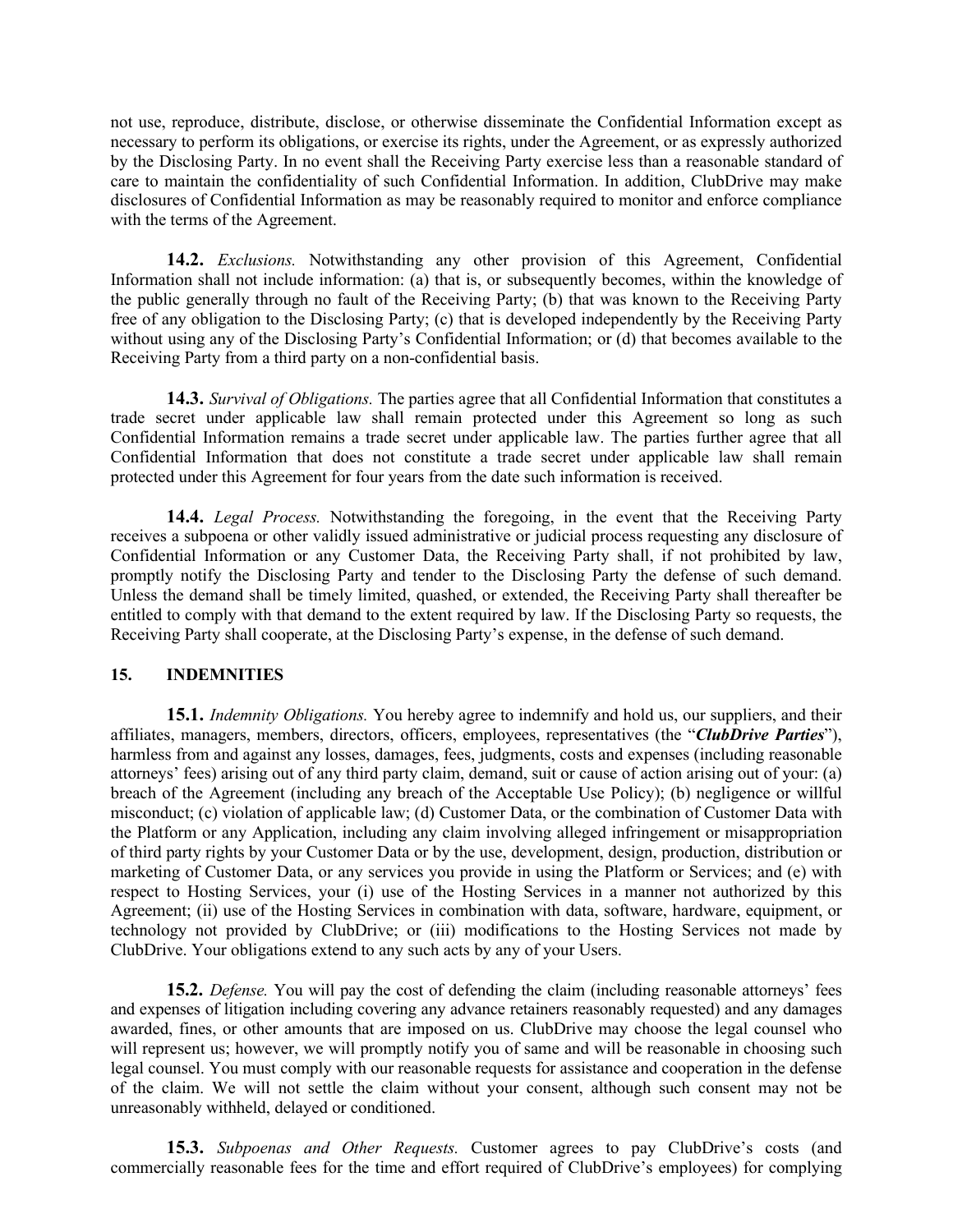with subpoenas, information storage, retrieval, management, and advisory services pertaining to Services provided to Customer.

#### **16. INTELLECTUAL PROPERTY INFRINGEMENT**

**16.1.** *Defense.* ClubDrive will defend Customer against any third party claim that the Platform provided by us infringes or misappropriates any United States patent, copyright, trademark or trade secret rights of such third party.

**16.2.** *Remedies.* If any portion of the Platform, in ClubDrive's opinion, is likely to or does become the subject of a claim of infringement, ClubDrive shall have the right at its sole discretion and expense to: (a) procure the right for us to continue to provide the Platform to you; or (b) modify or replace the Platform with non-infringing, similar functionality. If the foregoing options are not commercially reasonable, ClubDrive may terminate your right to use the Service, in which event ClubDrive will refund to you any pre-paid amounts.

**16.3.** *Exclusions.* ClubDrive's obligations under this Section 16 do not apply to any claim arising out of or in connection with (a) your breach of the Agreement; (b) any modification of the Platform or Services not performed by ClubDrive or its contractors; (c) use of the Platform in combination with any Application or Customer Data, or any other data, product or material not proprietary to ClubDrive; (d) the Hosting Services or Hosted Environment; or (e) compliance with your (or any User's) specifications or requests, if the alleged infringement would not have arisen but for such compliance.

# **17. MISCELLANEOUS**

**17.1.** *No Third Party Beneficiaries*. This is an Agreement between ClubDrive and Customer. Except as set forth in Section 15.1, there are no third-party beneficiaries to this Agreement.

**17.2.** *Independent Contractors*. This Agreement does not create an agency, partnership or joint venture.

**17.3.** *No Assignment*. You may not assign this Agreement without the prior written consent of ClubDrive, including by operation of law. Any assignment in contravention of such restriction shall be null and void.

**17.4.** *Severability*. The unenforceability or invalidity of any term, provision, section or subsection of this Agreement shall not affect the validity or enforceability of any remaining terms, provisions, sections or subsections of the Agreement, but such remaining terms, provisions, sections or subsections shall be interpreted and construed in such a manner as to carry out fully the intention of the parties hereto.

**17.5.** *Entire Agreement*. The Agreement embodies the entire agreement and understanding of the parties and supersedes all prior agreements, representations and understandings between the parties hereto relating to the subject matter hereof. In the event of a conflict between these Terms and Conditions and the Order Pages, the Order Pages will control.

**17.6.** *Audits.* Customer shall maintain true and accurate records to enable ClubDrive to ensure Customer's compliance with the terms of this Agreement. For the duration of this Agreement and for a period of two (2) years thereafter, Customer will permit ClubDrive to have access to all of Customer's applicable records and computer systems and to use such software audit tools as may reasonably be required to do so. In the event that Customer has installed, accessed, or permitted use of the Services, Applications or Platform in a manner not permitted under this Agreement, then (in addition to and without limitation of any other rights and remedies available to ClubDrive hereunder or at law or in equity),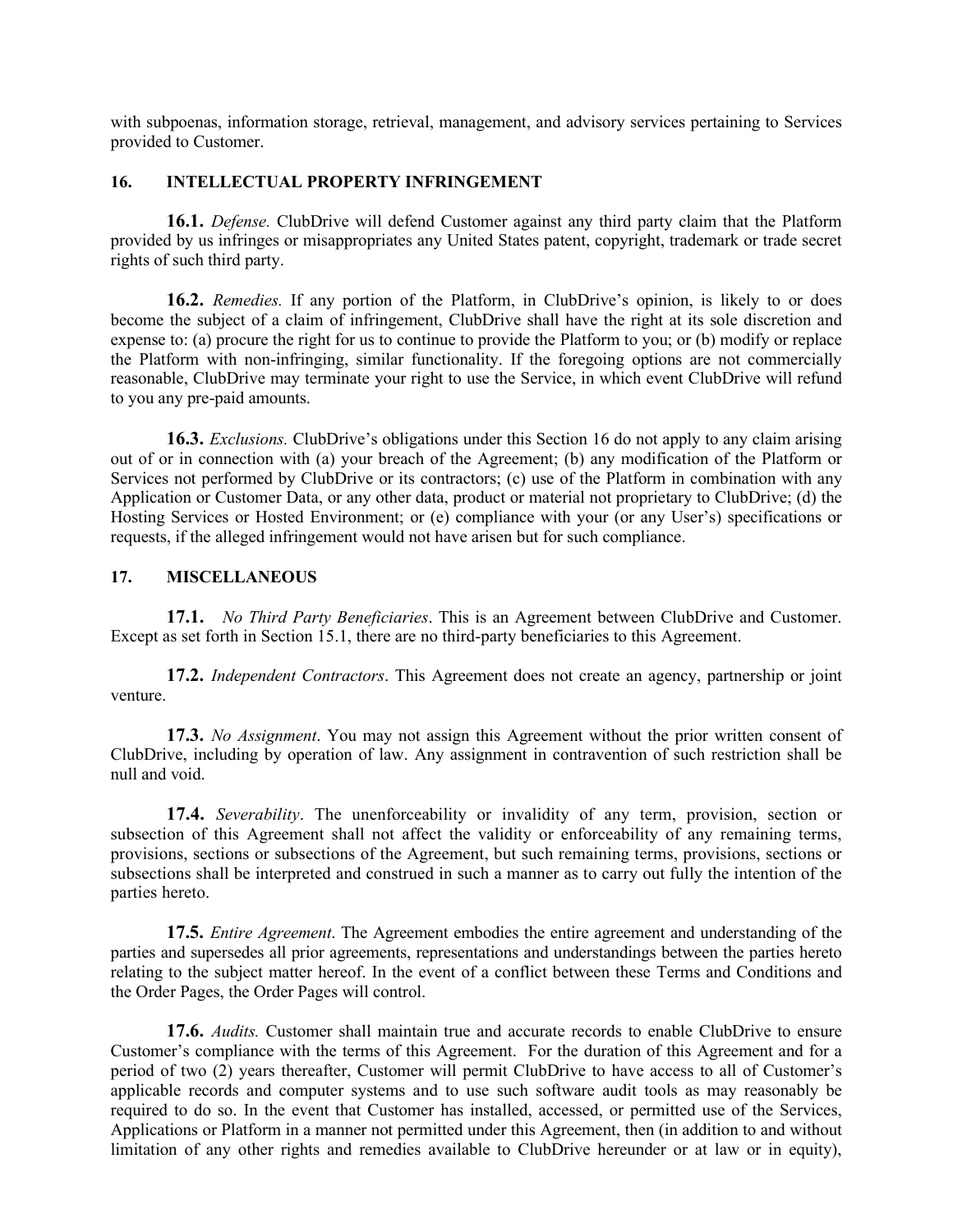Customer shall pay for the additional licenses, scope, and usage, in addition to any costs associated with determining such non-compliance.

**17.7.** *Updates to Terms and Conditions.* We reserve the right, at our discretion, to change these Terms and Conditions (including the exhibits attached hereto or referenced herein) from time to time by posting the change to the Website, or by providing 30 days' written notice in the case of a material change. The revised Terms and Conditions will become effective as of the earlier of: (i) the start of any Renewal Term with a commencement date at least 30 days after our posting of the revised Terms and Conditions, or (ii) 30 days following written notice to you of a material change to the Terms and Conditions. In the event of a material change to these Terms and Conditions that would adversely impact your continued use of the Services, you may terminate the Agreement by giving us written notice of your objection to the revised Policy and election to terminate within 15 days of receipt of our notice of material change. If you elect to terminate, you may continue using the Services for up to an additional 60 days and the terms of the prior Policy will govern such continued use. Alternatively, we may decide to waive the change with respect to your use of the Services and keep your Agreement in place for the remainder of the Term.

**17.8.** *Export.* The Services, Platform and Applications are subject to United States export jurisdiction. You must comply with all applicable laws, including the U.S. Export Administration Regulations, the International Traffic in Arms Regulations, and the end-user, end-use and destination restrictions issued by U.S. and other governments.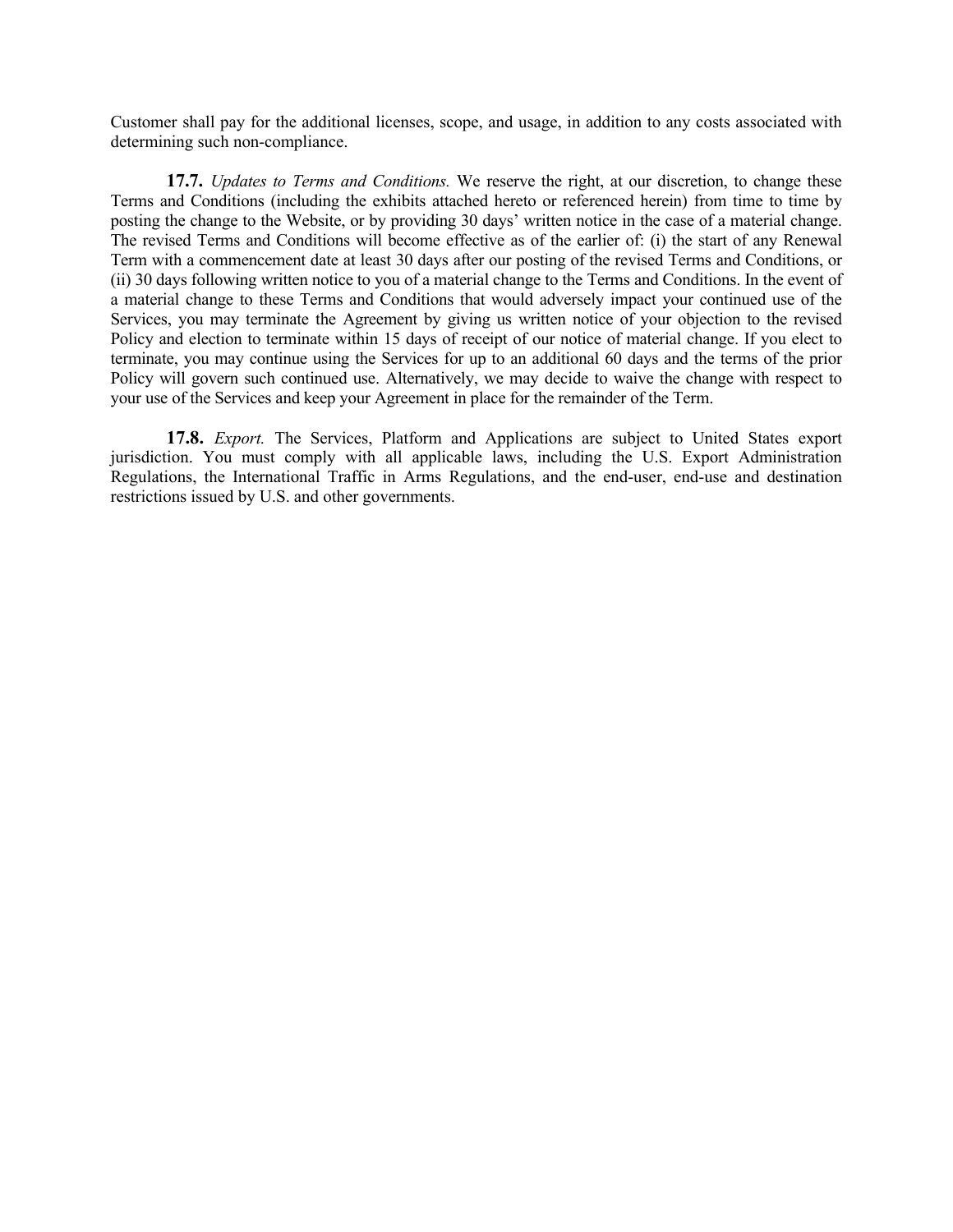# **EXHIBIT A**

# **Customer License Terms**

# **TERMS AND CONDITIONS REGARDING USE OF MICROSOFT SOFTWARE**

This document governs the use of Microsoft software, which may include associated media, printed materials, and "online" or electronic documentation (individually and collectively, "License Products") provided by ClubDrive Systems, LLC. (hereinafter referred to as "Company") Company does not own the Licensed Products and the use thereof is subject to certain rights and limitations of which Company must inform you. Your right to use the License Products is subject to the terms of your agreement with Company, and to your understanding of, compliance with, and consent to the following terms and conditions, which Company does not have authority to vary, alter or amend.

# 1) DEFINITIONS.

"Client Software" means software that allows a Device to access or utilize the services or functionality provided by Server Software.

"Device" means each of a computer, workstation, terminal, handheld PC, pager, telephone, personal digital assistance, "smart phone" server or other electronic device.

"Server Software" means software that provides services or functionality on a computer acting as a server.

"Software Documentation" means any end user document included with Server Software. "Redistribution

Software" means the software described in Paragraph 4 ("Use of Redistribution Software") below.

2) OWNERSHIP OF LICENSED PRODUCTS. The License Products are licensed to Company from an affiliate of the Microsoft Corporation (collectively "Microsoft"). All title and intellectual property rights in and to the License Products (and the constituent elements thereof, including but not limited to any images, photographs, animations, video, audio, music, text and "applets" incorporated into the Licensed Products) are owned by Microsoft or its suppliers. The License Products are protected by copyright laws and international copyright treaties, as well as other intellectual property laws and treaties. Your possession, access, or use of the License Products does not transfer any ownership of the Licensed Products or any intellectually property rights to you.

3) USE OF CLIENT SOFTWARE. You may use the Client Software installed on your Devices online in accordance with the instructions, and only in connection with the services, provided to you by Company. The terms of this document permanently and irrevocably supersede the terms of any Microsoft End User License Agreement that may be presented in electronic form during your use of the Client Software.

4) USE OF REDISTRIBUTION SOFTWARE. In connection with the services provided to you by Company, you may have access to certain "sample," redistribution" and/or software development ("SDK") software code and tools (individually and collectively "Redistribution Software"). YOU MAY NOT USE, MODIFY, COPY, AND/OR DISTRIBUTE ANY REDISTRIBUTION SOFTWARE UNLESS YOU EXPRESSLY AGREE TO AND COMPLY WITH CERTAIN ADDITIONAL TERMS CONTAINED IN THE SERVICES PROVIDER USE RIGHTS ("SPUR") APPLICABLE TO COMPANY, WHICH TERMS MUST BE PROVIDED TO YOU BY COMPANY.

Microsoft does not permit you to use and Redistribution Software unless you expressly agree to and comply with such additional terms, as provided to you by Company.

5) COPIES. You may not make any copies of the License Product; provided, however, that you may (a) make one copy of Client Software on your Device as expressly authorized by Company; and (b) you may make copies of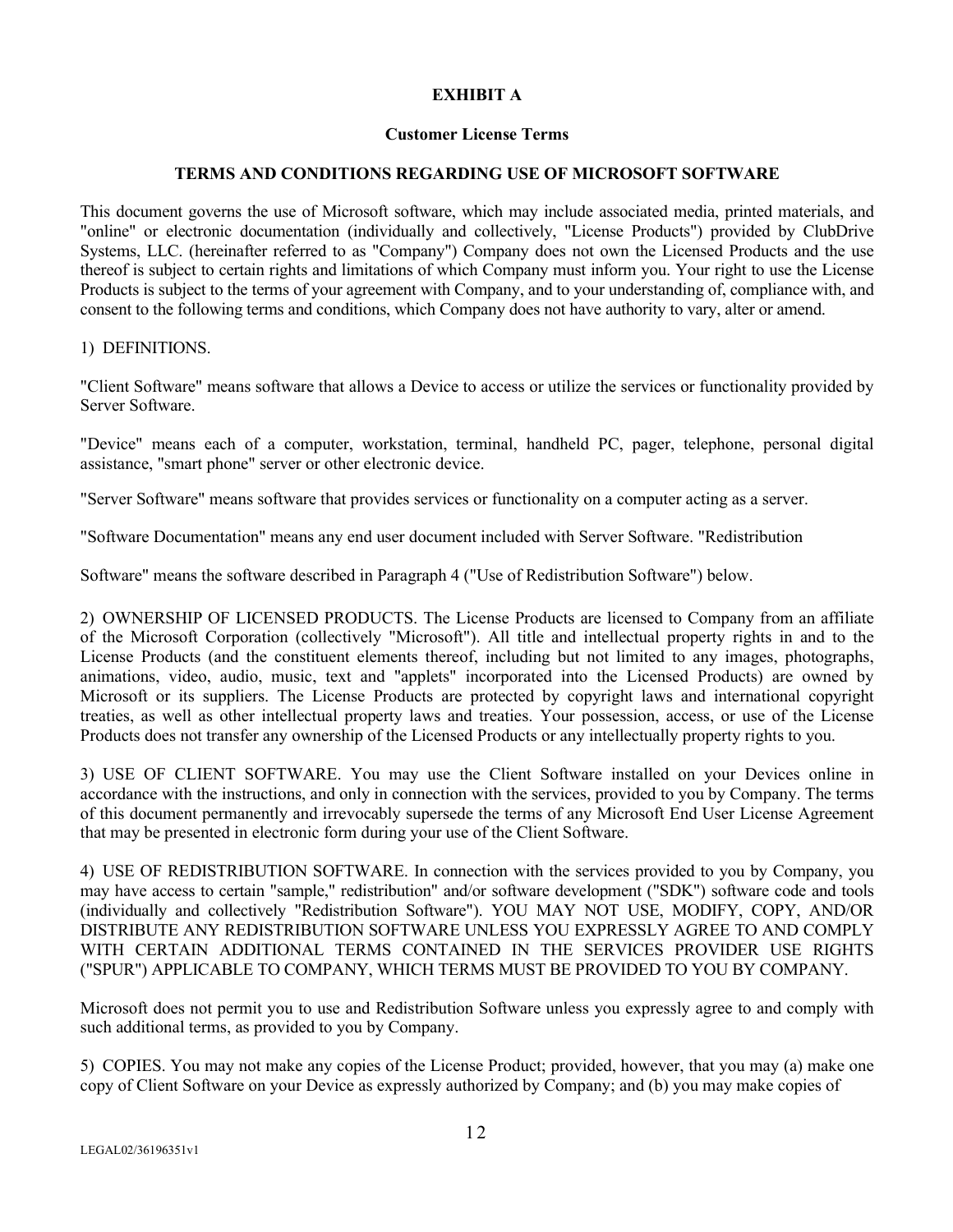certain Redistribution Software in accordance with Paragraph 4 ((Use of Redistribution Software). You must erase or destroy all such Client Software and/or Redistribution Software upon termination or cancellation of your agreement with Company, upon notice from Company or upon transfer of your Device to another person or entity, whichever occurs first. You many not copy and print materials accompanying the License Products.

6)LIMITATIONS ON REVERSE ENGINEERING, DECOMPILATION AND DISASSEMBLY. You may not reverse engineer, decompile, or disassemble the License Products, except and only to the extent that applicable law, notwithstanding this limitation, expressly permits such activity.

7)NO RENTAL. You may not rent, lease, lend, pledge, or directly or indirectly transfer or distribute the Licensed Products to any third party, and may not permit any third party to have access to and/or use the functionality of the Licensed Products except for the sole purpose of accessing the functionality of the Licensed Products in the form of software services in accordance with the terms of this agreement and any agreement between you and Company.

8)TERMINATION. Without prejudice to any other rights, Company may terminate your rights to use the License Products if you fail to comply with these terms and conditions. In the event of termination or cancellation of your agreement with Company or Company's agreement with Microsoft under which the License Products are licensed, you must stop using and/or accessing the Licensed Products, and destroy all copies of the License Products and all of its component parts.

9)NO WARRANTIES, LIABILITIES OR REMEDIES BY MICROSOFT. ANY WARRANTIES, LIABILITY FOR DAMAGES AND REMEDIES, IF ANY, ARE PROVIDED SOLELY BY COMPANY AND NOT BY MICROSOFT, ITS AFFILIATES OR SUBSIDIARIES.

10) PRODUCT SUPPORT. Any support for the License Products is provided to you by Company and is not provided by Microsoft, its affiliates or subsidiaries.

11) NOT FAULT TOLERANT. THE LICENSED PRODUCTS MAY CONTAIN TECHNOLOGY THAT IS NOT FAULT TOLERANT AND ARE NOT DESIGNED, MANUFACTURED, OR INTENDED FOR USE IN ENVIRONMENTS OF APPLICATIONS IN WHICH THE FAILURE OF THE LICENSED PRODUCTS COULD LEAD TO DEATH, PERSONAL INJURY, OR SEVERE PHYSICAL, PROPERTY OR ENVIRONMENTAL DAMAGE.

12) EXPORT RESTRICTIONS. The License Products are of U.S. origin for purposes of U.S. export control laws. You agree to comply with all applicable international and U.S. laws that apply to the License Products, including the U.S. Export Administration Regulations, as well as end-used, end-use and destination restrictions issued by the U.S. and other governments. For additional information, see http://www.microsoft.com/exporting/. 13) LIABILITY FOR BREACH. In addition to any liability you may have to Company, you agree that you will also be legally responsible directly to Microsoft for any breach of these terms and conditions.

Services Provider License 2.3 Agreement

(Americas) (English) July 1, 2007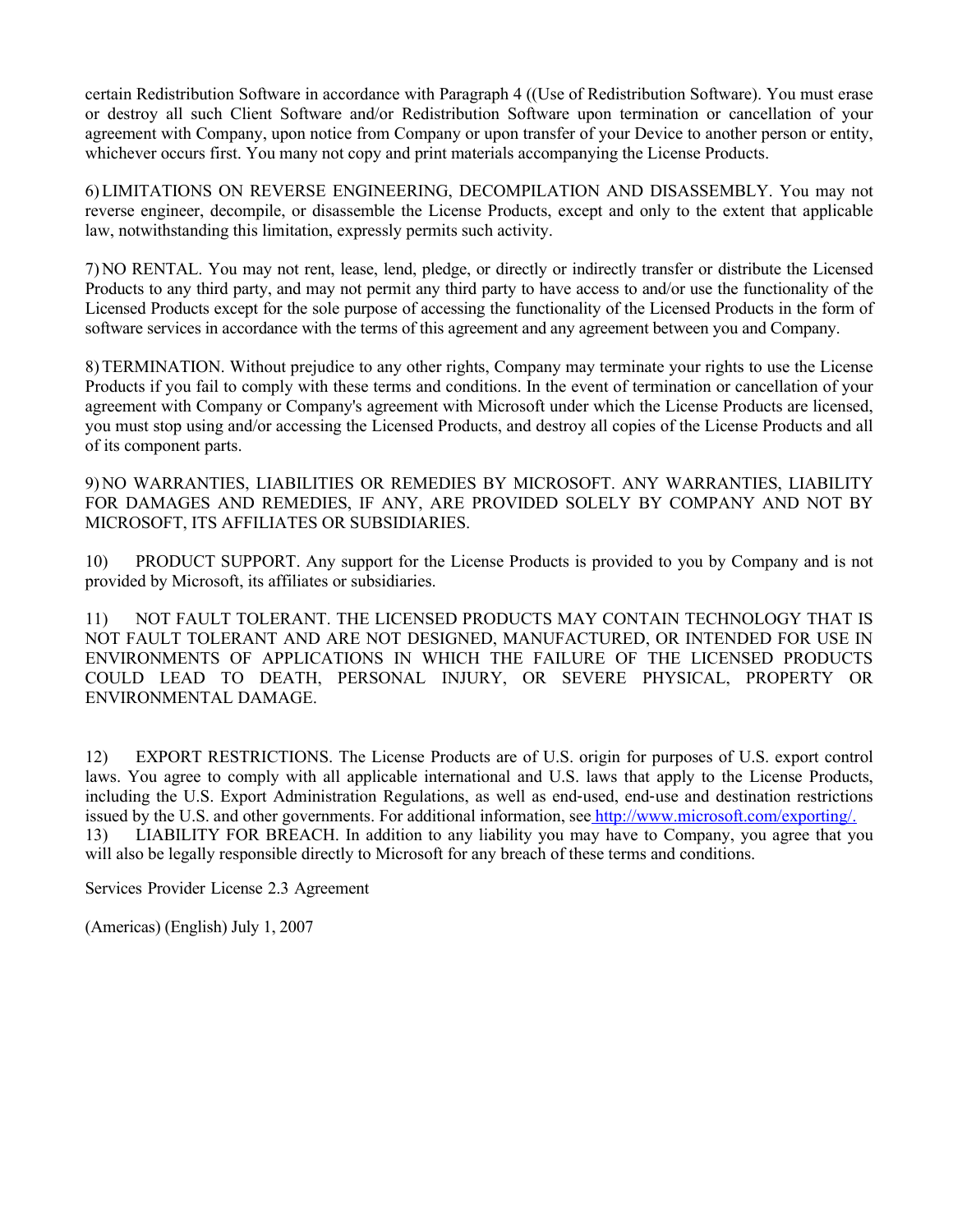#### **Exhibit B**

# **CITRIX® LICENSE AGREEMENT**

This is a legal agreement ("AGREEMENT") between you, the Licensed User, and Citrix Systems, Inc., Citrix Systems International GmbH or Citrix Systems Asia Pacific Pty Ltd. Your location of receipt of this product or feature release (both hereinafter "PRODUCT") or technical support (hereinafter "SUPPORT") determines the providing entity hereunder (the applicable entity is hereinafter referred to as "CITRIX"). Citrix Systems, Inc., a Delaware corporation licenses this PRODUCT in the Americas and Japan and provides SUPPORT in the Americas. Citrix Systems International GmbH, a Swiss company wholly owned by Citrix Systems, Inc., licenses this PRODUCT and provides Support in Europe, the Middle East, Africa, and licenses the PRODUCT in Asia and the Pacific (excluding Japan). Citrix Systems Asia Pacific Pty Ltd provides Support in Asia and the Pacific (excluding Japan). BY INSTALLING AND/OR USING THE PRODUCT, YOU ARE AGREEING TO BE BOUND BY THE TERMS OF THIS AGREEMENT. IF YOU DO NOT AGREE TO THE TERMS OF THIS AGREEMENT, DO NOT INSTALL AND/OR USE THE PRODUCT.

1. GRANT OF LICENSE. This PRODUCT contains software that provides provisioning services on a computer called a server ("Server Software") and contains other software ("Client Software") that allows other physical or virtual computers ("Clients") to create virtual copies of hard disk images ("Virtual Disks") and remotely access these Virtual Disks utilizing the provisioning services provided by the Server Software. This PRODUCT is licensed under a concurrent session model. Server Software is activated by licenses that allow use of the Server Software in increments defined by the license model ("User Licenses"). Under the concurrent session model, each Client provisioned by the Server Software requires a separate User License. If a Client has been partitioned into multiple virtual machines, each virtual machine session requires a separate User License. Client Software is not activated by User Licenses but the Client Software will not operate in conjunction with the Server Software without the Server Software being activated. User Licenses for other CITRIX PRODUCTS or other editions of the same PRODUCT may not be used to increase the allowable use of the PRODUCT. CITRIX grants to you the following worldwide, non-exclusive rights (subject to termination as set forth below and as to Evaluation PRODUCTS) to the Server Software and Client Software and accompanying documentation (collectively called the "SOFTWARE"):

a. Server Software. You may install the Server Software on an unlimited number of servers. The Server Software may only be used to provision Clients in support of the number of concurrent sessions for which you have purchased User Licenses. If you have purchased your User Licenses as part of another Citrix product, you are entitled to use this SOFTWARE as follows:

i.Citrix XenDesktop VDI, Enterprise or Platinum Edition: You may use this SOFTWARE to provision desktop operating systems to desktop virtual machines and server operating systems to server virtual machines that are part of the XenDesktop deployment. In addition, for the Enterprise and Platinum Editions only, you may also use this SOFTWARE to provision desktop operating systems to physical desktops or thin-client devices as well as server operating systems to physical servers that are part of the XenDesktop deployment; or

. Citrix XenApp Enterprise or Platinum Edition: You may use this SOFTWARE to provision an unlimited number of licensed XenApp servers (Platinum Edition only) and to provision unlimited virtual desktop machine sessions used for application hosting through XenApp; or

i. Citrix Essentials for XenServer Enterprise or Platinum Edition: You may use this SOFTWARE to provision unlimited virtual machine sessions on each licensed XenServer host. In addition, you may use this SOFTWARE to provision the XenServer host software to a single XenServer Platinum licensed machine and any other workload to up to three additional machines (Platinum Edition only); or

ii. Citrix Essentials for Hyper-V Enterprise or Platinum Edition: You may use this SOFTWARE to provision unlimited virtual machine sessions on each Essentials-licensed Microsoft Hyper-V host.

b. Client Software. The Client Software may be installed on an unlimited number of Clients. The Client Software may only be used to create Virtual Disk images for use with the Server Software.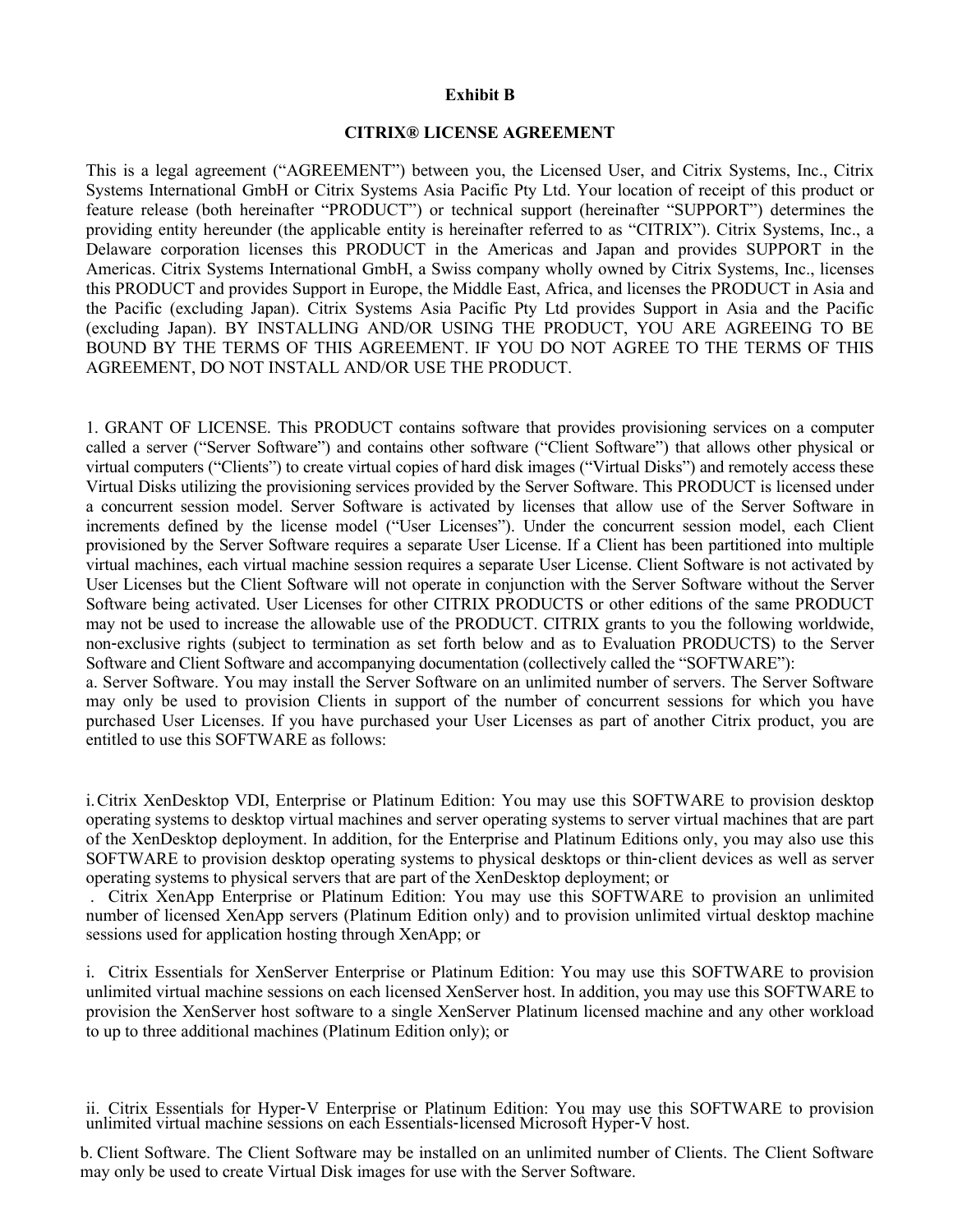c. Perpetual License. If the SOFTWARE is "Perpetual License SOFTWARE," the SOFTWARE is licensed on a perpetual basis and includes the right to receive Subscription (as defined in Section 3 below).

d. Annual PRODUCT. If the SOFTWARE is "Annual License SOFTWARE," your license is for one (1) year and includes the right to receive Updates for that period (but not Subscription as defined in Section 3 below). For the purposes of this AGREEMENT, an Update shall mean a generally available release of the same SOFTWARE. To extend the License, you must purchase and install an additional License prior to the expiration of the current License. Note that if a new License is not purchased and installed, Annual SOFTWARE disables itself upon the expiration of the License period.

e. Not For Resale. If this SOFTWARE is labeled "Not For Resale," notwithstanding any term to the contrary in this Agreement, your license permits use only if you are a current CITRIX authorized distributor or reseller and then only for demonstration, test, or evaluation purposes in support of your customers. Not for Resale SOFTWARE may not be used for customer training. Note that Not for Resale SOFTWARE disables itself on the "time-out" date identified on the SOFTWARE packaging.

f. Evaluation. If this SOFTWARE is labeled "Evaluation," notwithstanding any term to the contrary in this Agreement, your license permits use only for your internal demonstration, test, or evaluation purposes. Note that Evaluation SOFTWARE disables itself on the "time-out" date identified on the SOFTWARE packaging. g. Developers' Edition. If this SOFTWARE is labeled "Developers' Edition," notwithstanding any term to the contrary in this Agreement, your license permits use only for your internal development of product(s) to operate in conjunction with the SOFTWARE. You receive no license hereunder to incorporate the SOFTWARE or any portion thereof in your own product(s).

h. Internal Use Only. If this SOFTWARE is labeled "Internal Use Only," notwithstanding any term to the contrary in this Agreement, your license only permits use if you are a current CITRIX authorized distributor or reseller and then only for your own internal business use.

i. Archive Copy. You may make one (1) copy of the SOFTWARE in machine-readable form solely for back-up purposes, provided that you reproduce all proprietary notices on the copy.

2, HOSTING RIGHTS. You may use the Server Software to provide provisioning services to third parties ("Hosting"). As a part of such Hosting, you must copy and distribute the Client Software, with its electronic, click- to-accept license, to such third parties.

3. SUBSCRIPTION RIGHTS. Your subscription for Perpetual License SOFTWARE ("Subscription"), including any Subscription offerings you purchase which include SUPPORT, shall begin on the date the User Licenses are delivered to you by email. Should User Licenses be delivered to you on a tangible license card, Subscription shall instead begin on the date you request that the User Licenses be allocated to you through mycitrix.com. Subscription shall continue for a term of one (1) year thereafter unless terminated sooner (the "Subscription Term"). During the Subscription Term, CITRIX may, from time to time, generally make Updates available for licensing to the public. For the purposes of this AGREEMENT, an Update shall mean a generally available release of the same SOFTWARE. Upon general availability of Updates during the Subscription Term, CITRIX shall provide you with one (1) copy of each such Update for each copy of the SOFTWARE originally licensed to you pursuant to this AGREEMENT to support up to the number of User Licenses you are entitled to base on your purchase of Subscription for such User Licenses, without additional charge. Any such Updates so delivered to you shall be considered SOFTWARE under the terms of this AGREEMENT, except they are not covered by the Limited Warranty applicable to SOFTWARE, to the extent permitted by applicable law.

You acknowledge that CITRIX may develop and market new or different computer programs or editions of the SOFTWARE that use portions of the SOFTWARE and that perform all or part of the functions performed by the SOFTWARE. Nothing contained in this AGREEMENT shall give you any rights with respect to such new or different computer programs or editions. You also acknowledge that CITRIX is not obligated under this AGREEMENT to make any Updates available to the public. Any deliveries of Updates shall be Ex Works CITRIX (Incoterms 2000).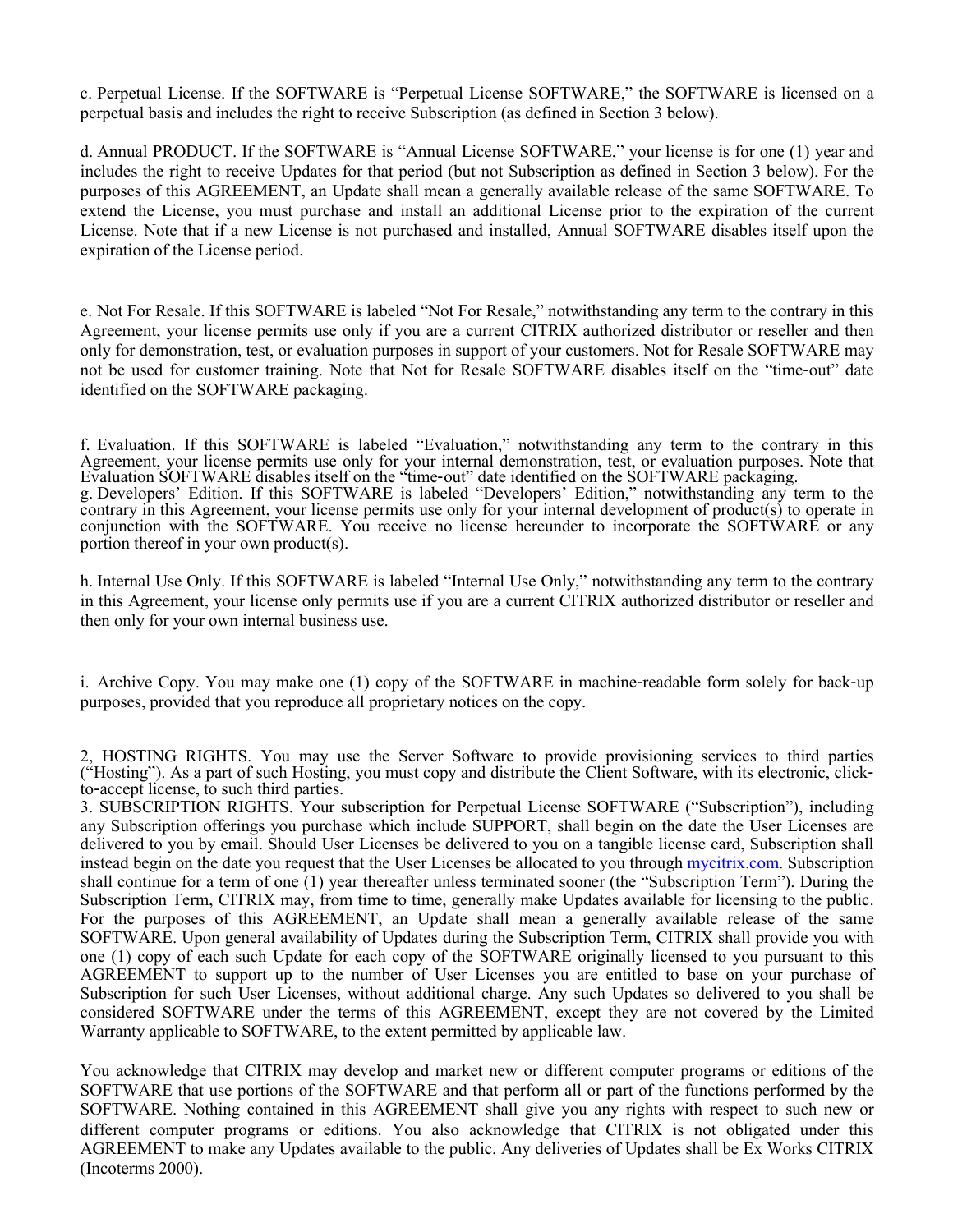- 4. SUPPORT. You may buy SUPPORT for the SOFTWARE. SUPPORT, excluding any Subscription offerings which include SUPPORT (see Section 2 above), shall begin on the date of purchase and shall run for a one (1) year term subject to annual renewal. SUPPORT, including SUPPORT included as part of Subscription offerings, is sold including various combinations of Incidents, technical contacts, coverage hours, geographic coverage areas, technical relationship management coverage, and infrastructure assessment options. An "Incident" is defined as a single SUPPORT issue and reasonable effort(s) needed to resolve it. An incident may require multiple telephone calls and off-line research to achieve final resolution. The Incident severity will determine the response levels for the SOFTWARE. Unused Incidents expire at the end of each annual term. SUPPORT may be purchased for the SOFTWARE until SOFTWARE End-of-Life in accordance with the CITRIX Product Support Lifecycle Policy posted at www.citrix.com. SUPPORT will be provided remotely from CITRIX to your locations. Where on-site visits are mutually agreed, you will be billed for reasonable travel and living expenses in accordance with your travel policy. CITRIX' performance is predicated upon the following responsibilities being fulfilled by you: (i) you will designate a Customer Support Manager ("CSM") who will be the primary administrative contact; (ii) you will designate Named Contacts (including a CSM), preferably each CITRIX certified, and each Named Contact (excluding CSM) will be supplied with an individual service ID number for contacting SUPPORT; (iii) you agree to perform reasonable problem determination activities and to perform reasonable problem resolution activities as suggested by CITRIX. You agree to cooperate with such requests; (iv) you are responsible for implementing procedures necessary to safeguard the integrity and security of SOFTWARE and data from unauthorized access and for reconstructing any lost or altered files resulting from catastrophic failures; (v) you are responsible for procuring, installing, and maintaining all equipment, telephone lines, communications interfaces, and other hardware at your site and providing CITRIX with access to your facilities as required to operate the SOFTWARE and permitting CITRIX to perform the service called for by this AGREEMENT and (vi) you are required to implement all currently available and applicable hotfixes, hotfix rollup packs, service packs or their equivalent to the SOFTWARE in a timely manner. CITRIX is not required to provide any SUPPORT relating to problems arising out of (i) your or any third party's alterations or additions to the SOFTWARE, operating system or environment that adversely affects the SOFTWARE (ii) Citrix provided alterations or additions to the SOFTWARE that do not address Errors or Defects; (ii) any functionality not defined in the PRODUCT documentation published by CITRIX and included with the PRODUCT; (iii) use of the SOFTWARE on a processor and peripherals other than the processor and peripherals defined in the documentation; (iv) SOFTWARE that has reached End-of-Life; and (v) any consulting deliverables from any party. An "Error" is defined as a failure in the SOFTWARE to materially conform to the functionality defined in the documentation. A "Defect" is defined as a failure in the SOFTWARE to conform to the specifications in the documentation. In situations where CITRIX cannot provide a satisfactory resolution to your critical problem through normal SUPPORT methods, CITRIX may engage its product development team to create a private fix. Private fixes are designed to address your specific situation and may not be distributed by you outside your organization without written consent from CITRIX. CITRIX retains all right, title, and interest in and to all private fixes. Any hotfixes or private fixes are not SOFTWARE under the terms of this AGREEMENT and they are not covered by the Limited Warranty or Infringement Indemnification applicable to SOFTWARE, to the extent permitted by applicable law. With respect to infrastructure assessments or other consulting services, all intellectual property rights in all reports, preexisting works and derivative works of such preexisting works as well as installation scripts and other deliverables and developments made, conceived, created, discovered, invented, or reduced to practice in the performance of the assessment are and shall remain the sole and absolute property of CITRIX, subject to a worldwide, non-exclusive license to you for internal use.
- 5. DESCRIPTION OF OTHER RIGHTS, LIMITATIONS, AND OBLIGATIONS. The SOFTWARE may not be used to deliver individual applications outside the context of delivering an entire desktop image. Unless expressly permitted by applicable law, you may not rent, timeshare, or lease the SOFTWARE, but you may make a onetime, permanent transfer of the SOFTWARE and accompanying written materials to a third party as a part of the sale or transfer of all or substantially all of your assets, provided you promptly notify CITRIX of the transfer and retain no copies and the third party agrees to the terms of this AGREEMENT prior to the transfer. If you purchased User Licenses in the SOFTWARE to replace other CITRIX licenses for other CITRIX SOFTWARE and such replacement is a condition of the transaction, you agree to destroy those other CITRIX licenses and retain no copies after installation of the new User Licenses and SOFTWARE. You shall provide the serial numbers of such replaced licenses and corresponding replacement User Licenses to the reseller, and upon request, directly to CITRIX for license tracking purposes. You may not otherwise modify, translate, reverse engineer, decompile, disassemble, create derivative works based on, or copy (except for backup as permitted above) the SOFTWARE, except to the extent such foregoing restriction is expressly prohibited by applicable law. You may not remove any proprietary notices, labels, or marks on any SOFTWARE. To the extent permitted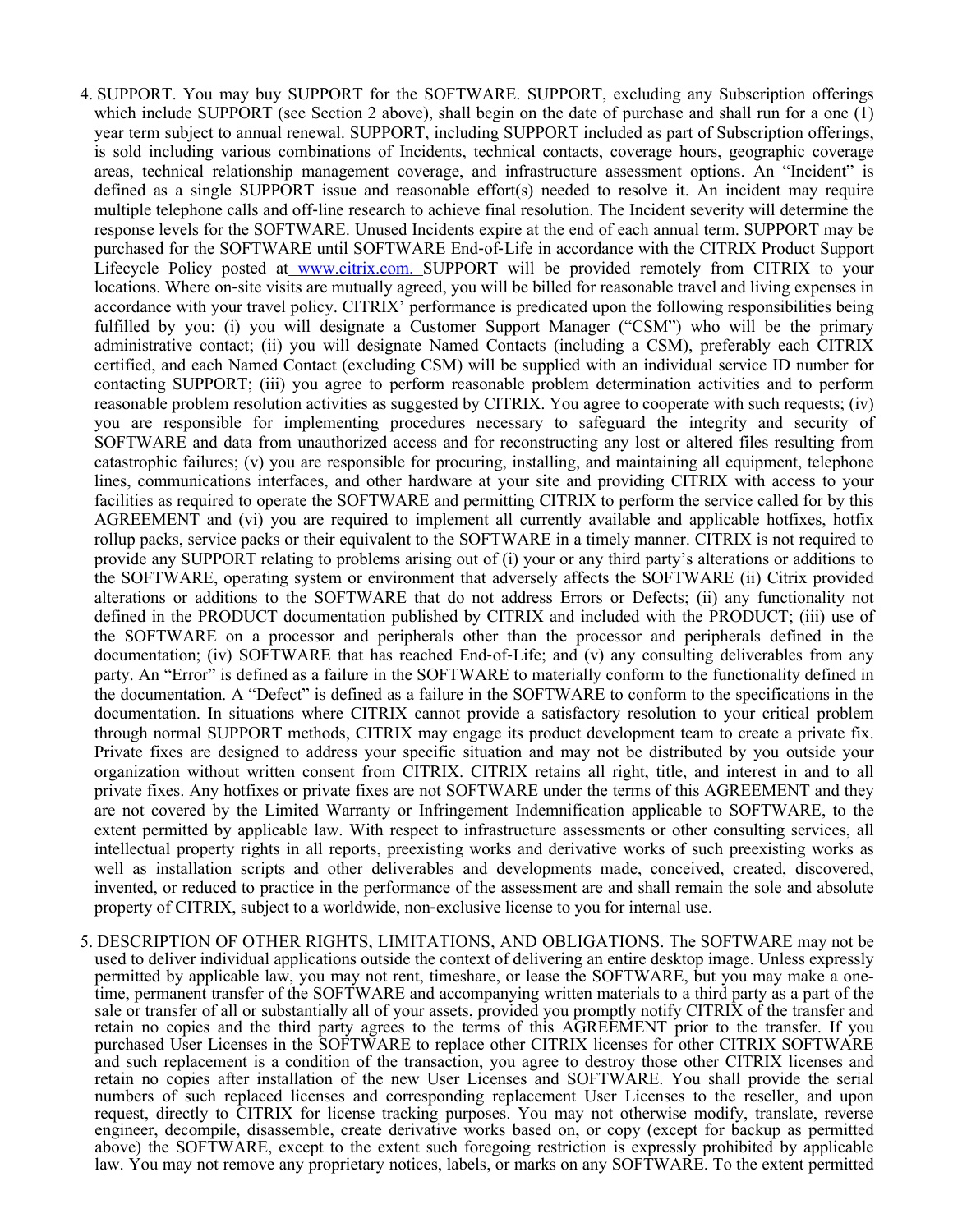by applicable law, you agree to allow CITRIX to audit your compliance with the terms of this AGREEMENT upon prior written notice during normal business hours.

YOU MAY NOT USE, COPY, MODIFY, OR TRANSFER THE SOFTWARE OR ANY COPY IN WHOLE OR IN PART, OR GRANT ANY RIGHTS IN THE SOFTWARE OR ACCOMPANYING DOCUMENTATION, EXCEPT AS EXPRESSLY PROVIDED IN THIS AGREEMENT. ALL RIGHTS NOT EXPRESSLY GRANTED ARE RESERVED BY CITRIX OR ITS SUPPLIERS.

You hereby agree, that to the extent that any applicable mandatory laws (such as, for example, national laws implementing EC Directive 91/250 on the Legal Protection of Computer Programs) give you the right to perform any of the aforementioned activities without the consent of CITRIX to gain certain information about the SOFTWARE, before you exercise any such rights, you shall first request such information from CITRIX in writing detailing the purpose for which you need the information. Only if and after CITRIX, at its sole discretion, partly or completely denies your request, shall you exercise your statutory rights.

6. INFRINGEMENT INDEMNIFICATION. CITRIX shall indemnify and defend, or at its option, settle any claim, suit, or proceeding brought against you based on an allegation that the SOFTWARE infringes upon any patent or copyright of any third party ("Infringement Claim"), provided you promptly notify CITRIX in writing of your notification or discovery of an Infringement Claim such that CITRIX is not prejudiced by any delay in such notification. CITRIX will have sole control over the defense or settlement of any Infringement Claim and you will provide reasonable assistance in the defense of the same. Following notice of an Infringement Claim, or if CITRIX believes such a claim is likely, CITRIX may at its sole expense and option: (i) procure for you the right to continue to use the alleged infringing SOFTWARE; (ii) replace or modify the SOFTWARE to make it non-infringing; or (iii) accept return of the SOFTWARE and provide you with a refund as appropriate. CITRIX assumes no liability for any Infringement Claims or allegations of infringement based on: (i) your use of any SOFTWARE after notice that you should cease use of such SOFTWARE due to an Infringement Claim; (ii) any modification of the SOFTWARE by you or at your direction; or (iii) your combination of SOFTWARE with non-CITRIX programs, data, hardware, or other materials, if such Infringement Claim would have been avoided by the use of the SOFTWARE alone. THE FOREGOING STATES YOUR EXCLUSIVE REMEDY WITH RESPECT TO ANY INFRINGEMENT CLAIM.

7. LIMITED WARRANTY AND DISCLAIMER. CITRIX warrants that, for a period of ninety (90) days from the date of delivery of the SOFTWARE to you, the media on which the SOFTWARE is furnished, if any, under normal use will be free from defects in materials and workmanship, and that the SOFTWARE will perform substantially in accordance with the PRODUCT documentation published by CITRIX and included with the SOFTWARE. CITRIX and its suppliers' entire liability and your exclusive remedy under this warranty (which is subject to you returning the SOFTWARE to CITRIX or an authorized reseller) will be, at the sole option of CITRIX and subject to applicable law, to replace the media and/or SOFTWARE or to refund the purchase price and terminate this AGREEMENT. CITRIX will provide the SUPPORT requested by you in a professional and workmanlike manner, but CITRIX cannot guarantee that every question or problem raised by you will be resolved or resolved in a certain resolution time.

TO THE EXTENT PERMITTED BY APPLICABLE LAW AND EXCEPT FOR THE ABOVE LIMITED WARRANTY FOR SOFTWARE, CITRIX AND ITS SUPPLIERS MAKE AND YOU RECEIVE NO WARRANTIES OR CONDITIONS, EXPRESS, IMPLIED, STATUTORY, OR OTHERWISE, AND CITRIX AND ITS SUPPLIERS SPECIFICALLY DISCLAIM WITH RESPECT TO SOFTWARE, SUBSCRIPTION (INCLUDING SUBSCRIPTION WITH SUPPORT) AND SUPPORT, ANY CONDITIONS OF QUALITY, AVAILABILITY, RELIABILITY, SECURITY, LACK OF VIRUSES, BUGS, OR ERRORS, AND ANY IMPLIED WARRANTIES, INCLUDING, WITHOUT LIMITATION, ANY WARRANTY OF TITLE, QUIET ENJOYMENT, QUIET POSSESSION, MERCHANTABILITY, NON-INFRINGEMENT, OR FITNESS FOR A PARTICULAR PURPOSE. THE SOFTWARE IS NOT DESIGNED, MANUFACTURED, OR INTENDED FOR USE OR DISTRIBUTION WITH ANY EQUIPMENT THE FAILURE OF WHICH COULD LEAD DIRECTLY TO DEATH, PERSONAL INJURY, OR SEVERE PHYSICAL OR ENVIRONMENTAL DAMAGE. YOU ASSUME THE RESPONSIBILITY FOR THE SELECTION OF THE SOFTWARE AND HARDWARE TO ACHIEVE YOUR INTENDED RESULTS, AND FOR THE INSTALLATION OF, USE OF, AND RESULTS OBTAINED FROM THE SOFTWARE AND HARDWARE.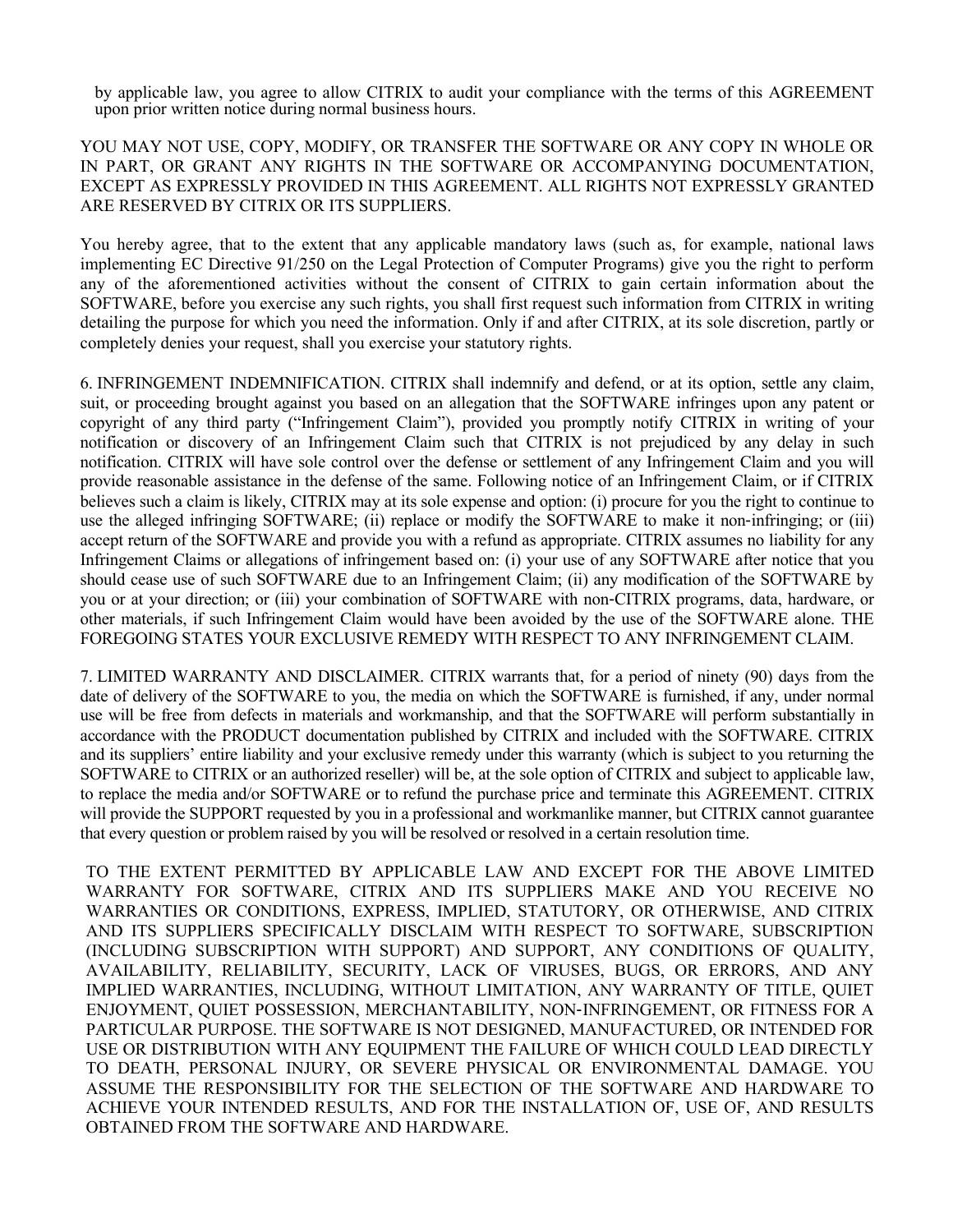8. PROPRIETARY RIGHTS. No title to or ownership of the software is transferred to you. CITRIX and/or its licensors own and retain all title and ownership of all intellectual property rights in and to the SOFTWARE, including any adaptations or copies. You acquire only a limited license to use the SOFTWARE.

9. EXPORT RESTRICTION. You agree that you will not export, re-export, or import the SOFTWARE in any form without the appropriate government licenses. You understand that under no circumstances may the SOFTWARE be exported to any country subject to U.S. embargo or to U.S.-designated denied persons or prohibited entities or U.S. specially designated nationals.

10. LIMITATION OF LIABILITY. TO THE EXTENT PERMITTED BY APPLICABLE LAW, YOU AGREE THAT NEITHER CITRIX NOR ITS AFFILIATES, SUPPLIERS, OR AUTHORIZED DISTRIBUTORS SHALL BE LIABLE FOR ANY LOSS OF DATA OR PRIVACY, LOSS OF INCOME, LOSS OF OPPORTUNITY OR PROFITS, COST OF RECOVERY, LOSS ARISING FROM YOUR USE OF THE SOFTWARE, SUBSCRIPTION (INCLUDING SUBSCRIPTION WITH SUPPORT) OR SUPPORT, OR DAMAGE ARISING FROM YOUR PARTICIPATION IN HOSTING OR USE OF THIRD PARTY SOFTWARE OR HARDWARE OR ANY OTHER SPECIAL, INCIDENTAL, CONSEQUENTIAL, OR INDIRECT DAMAGES ARISING OUT OF OR IN CONNECTION WITH THIS AGREEMENT; OR THE USE OF THE SOFTWARE, SUBSCRIPTION (INCLUDING SUBSCRIPTION WITH SUPPORT) OR SUPPORT, REFERENCE MATERIALS, OR ACCOMPANYING DOCUMENTATION; OR YOUR EXPORTATION, RE-EXPORTATION, OR IMPORTATION OF THE SOFTWARE, HOWEVER CAUSED AND ON ANY THEORY OF LIABILITY. THIS LIMITATION WILL APPLY EVEN IF CITRIX, ITS AFFILIATES, SUPPLIERS, OR AUTHORIZED DISTRIBUTORS HAVE BEEN ADVISED OF THE POSSIBILITY OF SUCH DAMAGES. TO THE EXTENT PERMITTED BY APPLICABLE LAW, IN NO EVENT SHALL THE LIABILITY OF CITRIX, ITS AFFILIATES, SUPPLIERS, OR AUTHORIZED DISTRIBUTORS EXCEED THE AMOUNT PAID FOR THE SOFTWARE, SUBSCRIPTION (INCLUDING SUBSCRIPTION WITH SUPPORT) OR SUPPORT AT ISSUE. YOU ACKNOWLEDGE THAT THE LICENSE OR SUPPORT FEE REFLECTS THIS ALLOCATION OF RISK. SOME JURISDICTIONS DO NOT ALLOW THE LIMITATION OR EXCLUSION OF LIABILITY FOR INCIDENTAL OR CONSEQUENTIAL DAMAGES, SO THE ABOVE LIMITATION OR EXCLUSION MAY NOT APPLY TO YOU. For purposes of this AGREEMENT, the term "CITRIX AFFILIATE" shall mean any legal entity fifty percent (50%) or more of the voting interests in which are owned directly or indirectly by Citrix Systems, Inc. Affiliates, suppliers, and authorized distributors are intended to be third party beneficiaries of this AGREEMENT.

11. TERMINATION. This AGREEMENT is effective until terminated. You may terminate this AGREEMENT at any time by removing the SOFTWARE from your computers and destroying all copies and providing written notice to CITRIX with the serial numbers of the terminated licenses. CITRIX may terminate this AGREEMENT at any time for your breach of this AGREEMENT. Unauthorized copying of the SOFTWARE or the accompanying documentation or otherwise failing to comply with the license grant of this AGREEMENT will result in automatic termination of this AGREEMENT and will make available to CITRIX all other legal remedies. You agree and acknowledge that your material breach of this AGREEMENT shall cause CITRIX irreparable harm for which monetary damages alone would be inadequate and that, to the extent permitted by applicable law, CITRIX shall be entitled to injunctive or equitable relief without the need for posting a bond. Upon termination of this AGREEMENT, the license granted herein will terminate and you must immediately destroy the SOFTWARE and accompanying documentation, and all back-up copies thereof.

12. U.S. GOVERNMENT END-USERS. If you are a U.S. Government agency, in accordance with Section 12.212 of the Federal Acquisition Regulation (48 CFR 12.212 (October 1995)) and Sections 227.7202-1 and 227.7202-3 of the Defense Federal Acquisition Regulation Supplement (48 CFR 227.7202-1, 227.7202-3 (June 1995)), you hereby acknowledge that the SOFTWARE constitutes "Commercial Computer Software" and that the use, duplication, and disclosure of the SOFTWARE by the U.S. Government or any of its agencies is governed by, and is subject to, all of the terms, conditions, restrictions, and limitations set forth in this standard commercial license AGREEMENT. In the event that, for any reason, Sections 12.212, 227.7202-1 or 227.7202-3 are deemed not applicable, you hereby acknowledge that the Government's right to use, duplicate, or disclose the SOFTWARE are "Restricted Rights" as defined in 48 CFR Section 52.227-19(c)(1) and (2) (June 1987), or DFARS 252.227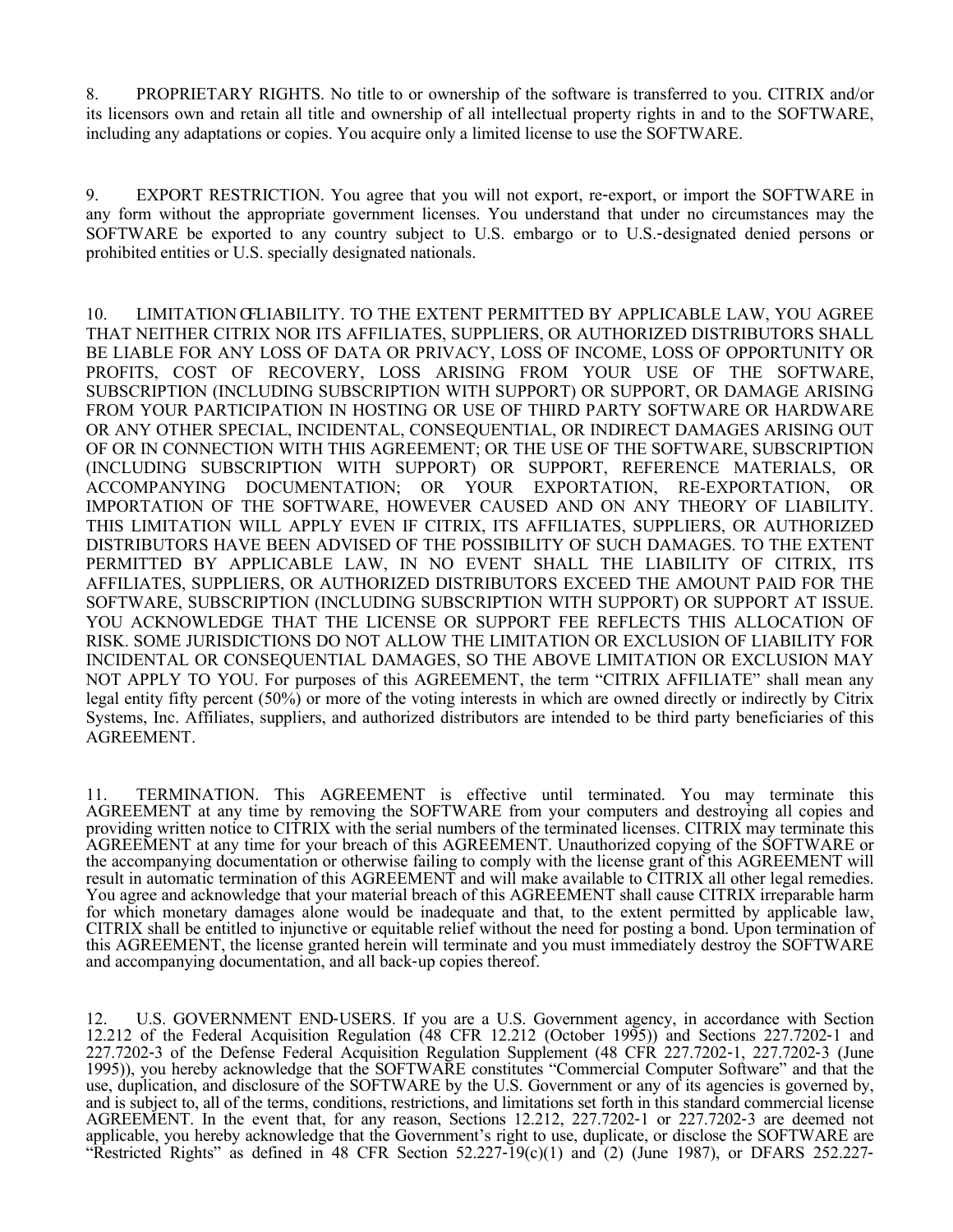7014(a)(14) (June 1995), as applicable. Manufacturer is Citrix Systems, Inc., 851 West Cypress Creek Road, Fort Lauderdale, Florida, 33309.

13. AUTHORIZED DISTRIBUTORS AND RESELLERS. CITRIX authorized distributors and resellers do not have the right to make modifications to this AGREEMENT or to make any additional representations, commitments, or warranties binding on CITRIX.

14. CHOICE OF LAW AND VENUE. If provider is Citrix Systems, Inc., this AGREEMENT will be governed by the laws of the State of Florida without reference to conflict of laws principles and excluding the United Nations Convention on Contracts for the International Sale of Goods, and in any dispute arising out of this AGREEMENT, you consent to the exclusive personal jurisdiction and venue in the State and Federal courts within Broward County, Florida. If provider is Citrix Systems International GmbH, this AGREEMENT will be governed by the laws of Switzerland without reference to the conflict of laws principles, and excluding the United Nations Convention on Contracts for the International Sale of Goods, and in any dispute arising out of this AGREEMENT, you consent to the exclusive personal jurisdiction and venue of the competent courts in the Canton of Zurich. If provider is Citrix Systems Asia Pacific Pty Ltd, this AGREEMENT will be governed by the laws of the State of New South Wales, Australia and excluding the United Nations Convention on Contracts for the International Sale of Goods, and in any dispute arising out of this AGREEMENT, you consent to the exclusive personal jurisdiction and venue of the competent courts sitting in the State of New South Wales. If any provision of this AGREEMENT is invalid or unenforceable under applicable law, it shall be to that extent deemed omitted and the remaining provisions will continue in full force and effect. To the extent a provision is deemed omitted, the parties agree to comply with the remaining terms of this AGREEMENT in a manner consistent with the original intent of the AGREEMENT.

15. HOW TO CONTACT CITRIX. Should you have any questions concerning this AGREEMENT, or want to contact CITRIX for any reason, write to CITRIX at the following address: Citrix Systems, Inc., Customer Service, 851 West Cypress Creek Road, Ft. Lauderdale, Florida 33309; Citrix Systems International GmbH, Rheinweg 9, CH-8200 Schaffhausen, Switzerland; or Citrix Systems Asia Pacific Pty Ltd., Level 3, 1 Julius Ave., Riverside Corporate Park, North Ryde NSW 2113, Sydney, Australia.

16. TRADEMARKS. Citrix is a registered trademark of Citrix Systems, Inc., in the U.S. and other countries. Hyper-V is a trademark of Microsoft Corporation in the U.S. and other countries.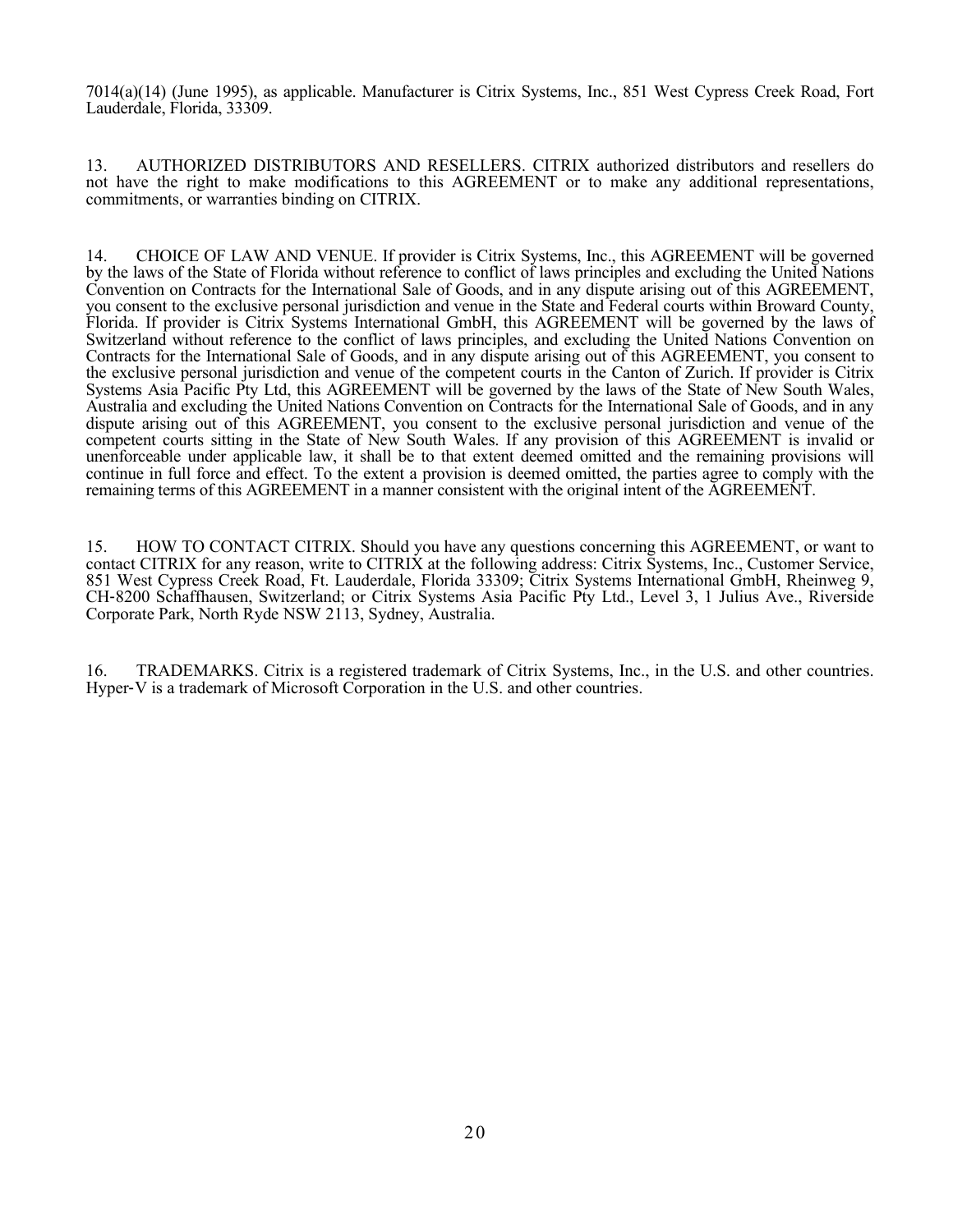# **EXHIBIT C**

# **ACCEPTABLE USE POLICY**

This Acceptable Use Policy (the **"Policy"**) describes activities that are prohibited when using the Services or the ClubDrive website located at www.clubdrive.com (the **"Website"**). The Policy is incorporated by reference into the Agreement governing your use of the Services. If you violate the Policy or authorize or help others to do so, we may suspend or terminate your access to the Services.

### **Defined Terms**

Capitalized terms used herein and not defined have the meaning set forth in the Agreement.

#### **Changes**

We reserve the right, at our discretion, to update or revise this Policy from time to time by posting the change to the Website, or by providing 30 days' written notice in the case of a material change. The revised Policy will become effective as of the earlier of: (i) the start of any Renewal Term with a commencement date at least 30 days after our posting of the revised Policy, or (ii) 30 days following written notice to you of a material change to the Policy. In the event of a material change to this Policy that would adversely impact your continued use of the Services, you may terminate the Agreement by giving us written notice of your objection to the revised Policy and election to terminate prior to the effective date of such revised Policy. If you elect to terminate, you may continue using the Services for up to an additional 60 days and the terms of the prior Policy will govern such continued use. Alternatively, we may decide to waive the change with respect to your use of the Services and keep your Agreement in place for the remainder of the Term.

### **User Conduct, Prohibited or Unlawful Use**

In order to provide valuable Services that meet the needs of all of our customers, the rules set forth herein have been established to protect against abuse. Use of the Website or Services for any purposes that are unlawful or in any manner which could damage, disable, overburden or impair the operation of the Website, the Platform or the Services, or any other party's use or enjoyment of the Website, the Platform or the Services, is strictly prohibited. Specifically, you may not:

 Attempt to use or gain unauthorized access to data, accounts, hosts, servers, systems or networks of this site, or to probe, scan or test the vulnerability of a system or network of this site, any of the Services or those of any other party.

 Interfere with any Services to any User, host or network including, without limitation, mailbombing, flooding, or attempts to overload the system

 Forge any TCP-IP packet header or any part of the header information in an e-mail or a newsgroup posting

 Falsify address information or otherwise modify e-mail headers to conceal the sender's or the recipient's identity

 Use this site or ClubDrive Services to engage in activities that violate any terms or conditions of any other network access provider or Internet service provider

Additionally, you may not, by use of any of the Services or another service, upload, post or otherwise distribute or facilitate distribution of any content, including text, communications, software, images, sounds, data, or other information that:

Infringes the intellectual property rights of any entity or individual

 Victimizes, harasses, degrades, or intimidates an individual or group of individuals on the basis of religion, gender, sexual orientation, race, ethnicity, age, disability or any other reason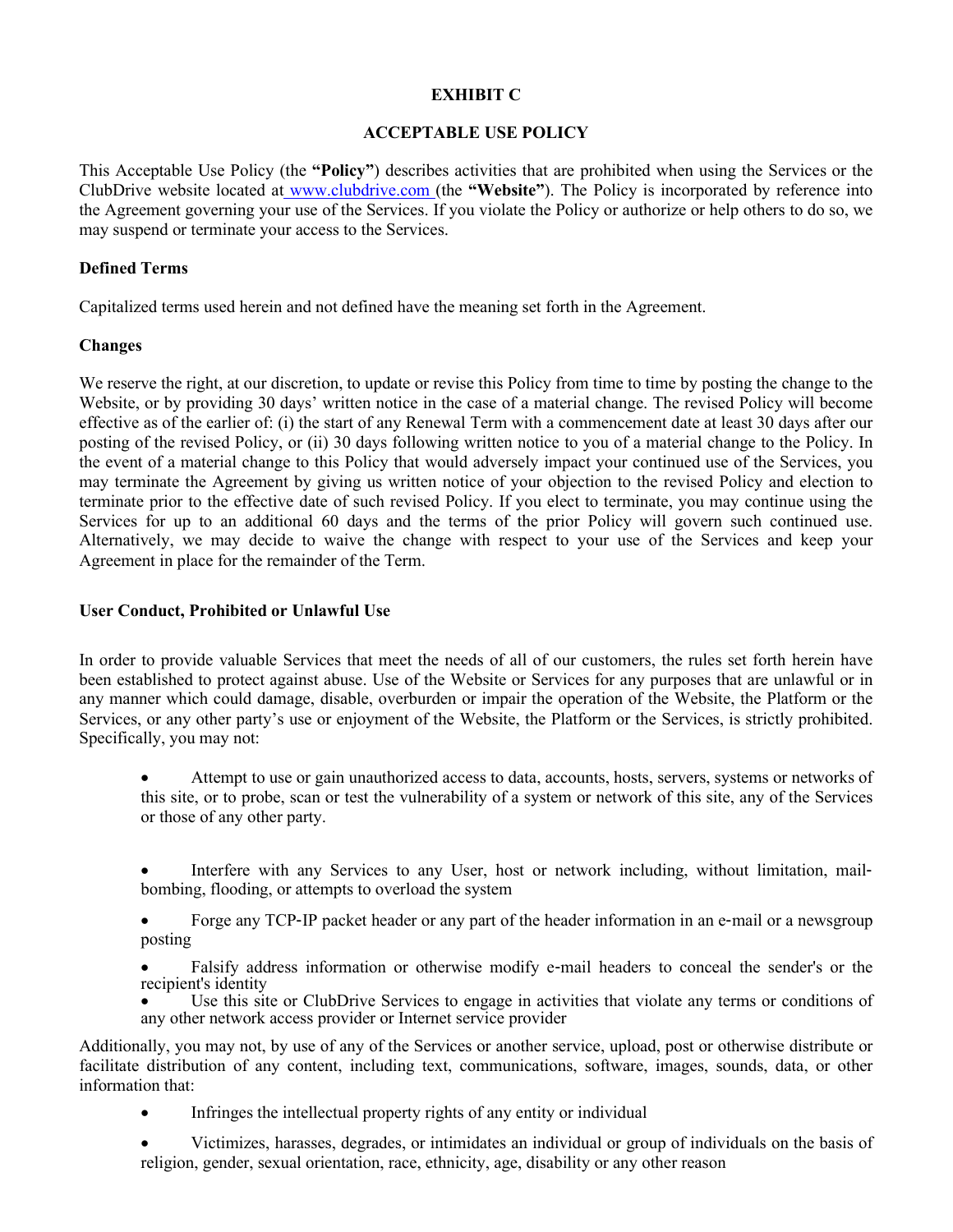- Is posted in violation of a newsgroup charter
- Contains viruses, corrupted files, or any other similar software or programs that may damage the operation of another's computer

 Has a negative effect on ClubDrive or its network (including, without limitation, overloading servers on the ClubDrive Network; causing portions of the ClubDrive Network to be blocked by other network providers; generates unresolved third party complaints or complaints which, in the discretion of ClubDrive, impose an unreasonable administrative burden on ClubDrive, etc., constitutes unsolicited or duplicative e-mail (commercial or otherwise)

 This prohibition extends to the sending of unsolicited and/or mass e-mailings from any ClubDrive account, or via another service which in any way (i) implicates the use of the Website or Services, ClubDrive's equipment or any ClubDrive e-mail address; (ii) that is relayed from any ClubDrive or third party's mail servers without permission; (iii) which employs techniques to hide or obscure the source of the e-mail; (iv) which are sent, or caused to be sent, to or through the ClubDrive Platform that makes use of or contains invalid or forged headers, invalid or non-existent domain names or other means of deceptive addressing which may be deemed to be counterfeit.

 A communication is unsolicited if any of the following apply: (1) recipient's email address was not obtained through a personal or customer relationship between recipient and sender and recipient did not affirmatively consent to receive communications from sender, or (2) recipient has opted out of receiving communications from sender when given notice of the opportunity to do so.

 Senders should: (i) confirm that the actual owner of each email address, particularly email that are part of a list, agreed to receive email and/or bulk email from the sender; (ii) include their email and/or physical address in any bulk mailings; (iii) provide recipients with an effective means of removing their email from lists; and (iv) otherwise comply with all laws and regulations applicable to such communications.

**PLEASE NOTE:** The transmission of unsolicited bulk e-mail, including the transmission of counterfeit e- mail, may result in civil and criminal penalties against the sender, including (but not limited to) those provided by

ClubDrive reserves the right to take all legal and technical steps available to prevent unsolicited bulk e-mail or other unauthorized e-mail from being sent from or transmitted through the ClubDrive Platform. ClubDrive reserves the right, without prior notice, to perform vulnerability tests on systems residing on IP address space belonging to ClubDrive which may be allocated for Customer use. The purpose of such testing includes, but is not limited to, testing of mail servers or proxy servers for unrestricted third party relaying. ClubDrive will use commercially reasonable efforts to ensure that such testing will not adversely affect Services provided to Customer or compromise the security of Customer's network. Customer may be required to correct any system vulnerability upon notification and/or suspend or terminate operations of a known compromised system.

Your participation in online communication or use of any Services is not edited, censored or otherwise controlled by ClubDrive. However, ClubDrive reserves the right to (but is under no obligation to) monitor content on the Website, Platform and any ClubDrive Services and to remove content, disable sites, or suspend or terminate services if ClubDrive, in its discretion, determines such content or user practices are harmful, offensive, or otherwise in violation of this Policy.

Unlawful or Unauthorized Use: ClubDrive may discontinue the furnishing of Services, when it deems it necessary to take such action to prevent the unlawful or unauthorized use of Services, by blocking traffic to or from certain countries, cities, NXX exchanges, or individual telephones; by blocking call origination; or by blocking calls using certain Customer authorization or access codes. ClubDrive also may suspend the origination of domestic or international traffic associated with any or all Services if ClubDrive deems such action necessary to prevent the unlawful or unauthorized use of the Services due to the failure, in whole or in part, of any fraud detection system utilized by ClubDrive.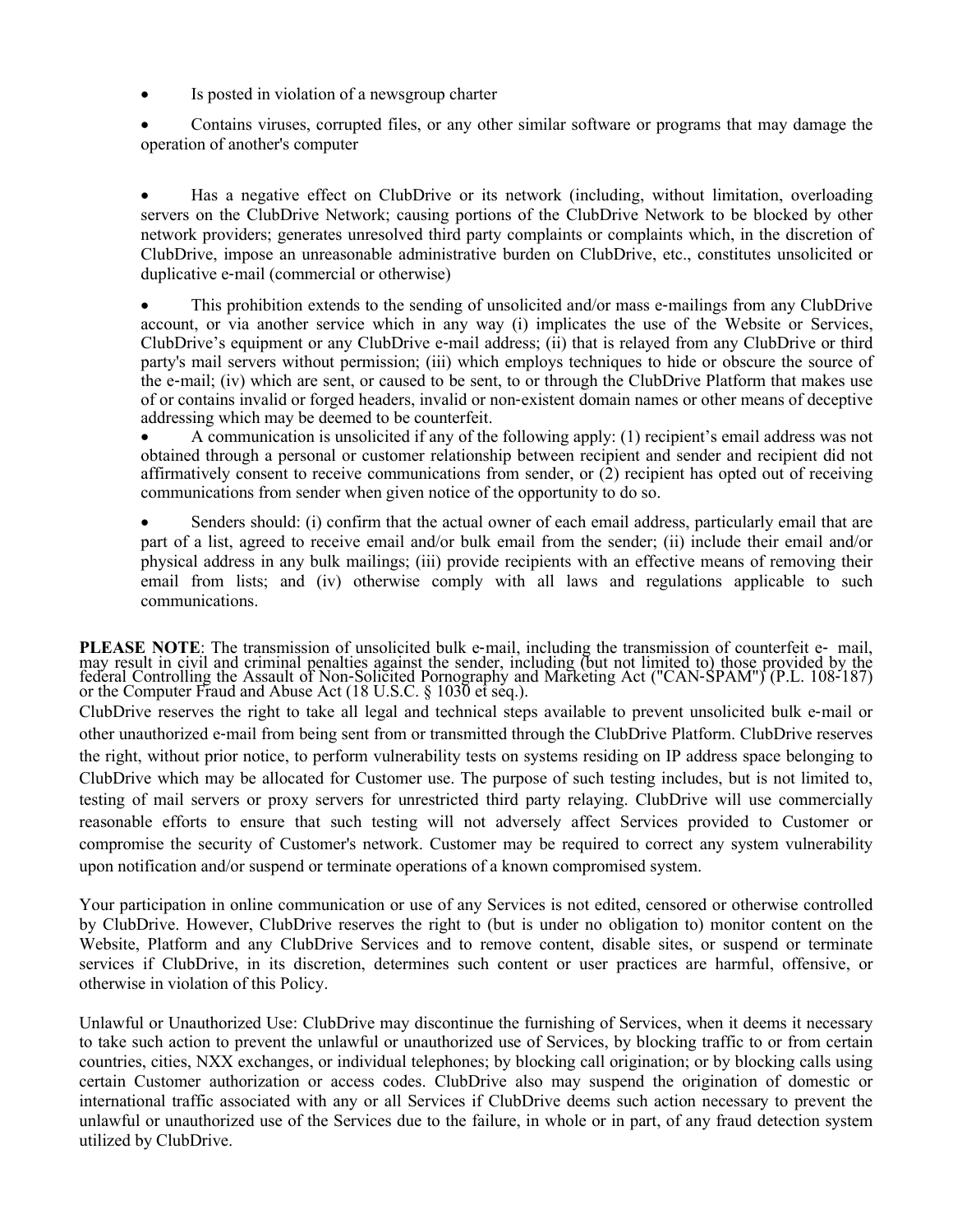# **International Use**

The Services are for use in the United States. ClubDrive makes no representation that the Services or the materials available on this Website are appropriate or available for use in locations outside the United States, and using or accessing them from territories where their contents are illegal is prohibited. Those who access the Website or Services from other locations are responsible for compliance with local law.

# **Intellectual Property Rights**

Trademark: ClubDrive; the ClubDrive design logo; and all other related names, design marks, product or feature names are registered and/or common law trademarks and/or service marks of ClubDrive in the United States and/or other countries.

You acknowledge and agree that copyrights, trademarks, service marks, patents, trade secrets, and other proprietary rights and laws protect all content and materials available on the Website or through the Services. Nothing on the Website shall be interpreted or implied in such a way as conferring any license or right to any intellectual property rights or license to any intellectual property, content, technology, system, process, or related material belonging to ClubDrive by virtue of it being displayed or made accessible on the Website. You agree not to use the Website or Services in any manner that would infringe, violate, dilute or misappropriate any intellectual property rights of ClubDrive or any third party.

If you use a domain name or content in connection with the ClubDrive web hosting, or any other web hosting service, you must not use that domain name or content in any way which violates any trademark, service mark, or similar rights of any third party.

# **Internet Relay Chat Rules**

You must not use any programs that may or will interfere with another's use of this site or ClubDrive Services. You must not run any Internet Relay Chat ("IRC") robot on any IRC server which might interfere with the Services or otherwise violate this Policy. When logged into any IRC server, you must comply with the rules and policies established by that IRC's service administrator.

# **Customer Violations**

Copyright and trademark infringement and other unlawful behavior by Customers are prohibited. ClubDrive takes customer violations seriously and will investigate complaints and, where appropriate, may remove content, disable sites, suspend or terminate services, or take other action as necessary.

# **General Complaints**

Please send reports of any activity in violation of this Acceptable Use Policy to compliance@clubdrive.com. ClubDrive will reasonably investigate incidents involving such violations. ClubDrive may involve and will cooperate with law enforcement officials if any criminal activity is suspected. Violations may result in criminal and civil liability.

# **Copyright/Trademark Infringement Complaints**

If you believe that your copyright or trademark has been used by a ClubDrive customer without permission, such that the use may constitute infringement of your intellectual property rights, please notify us by email at: compliance@clubdrive.com.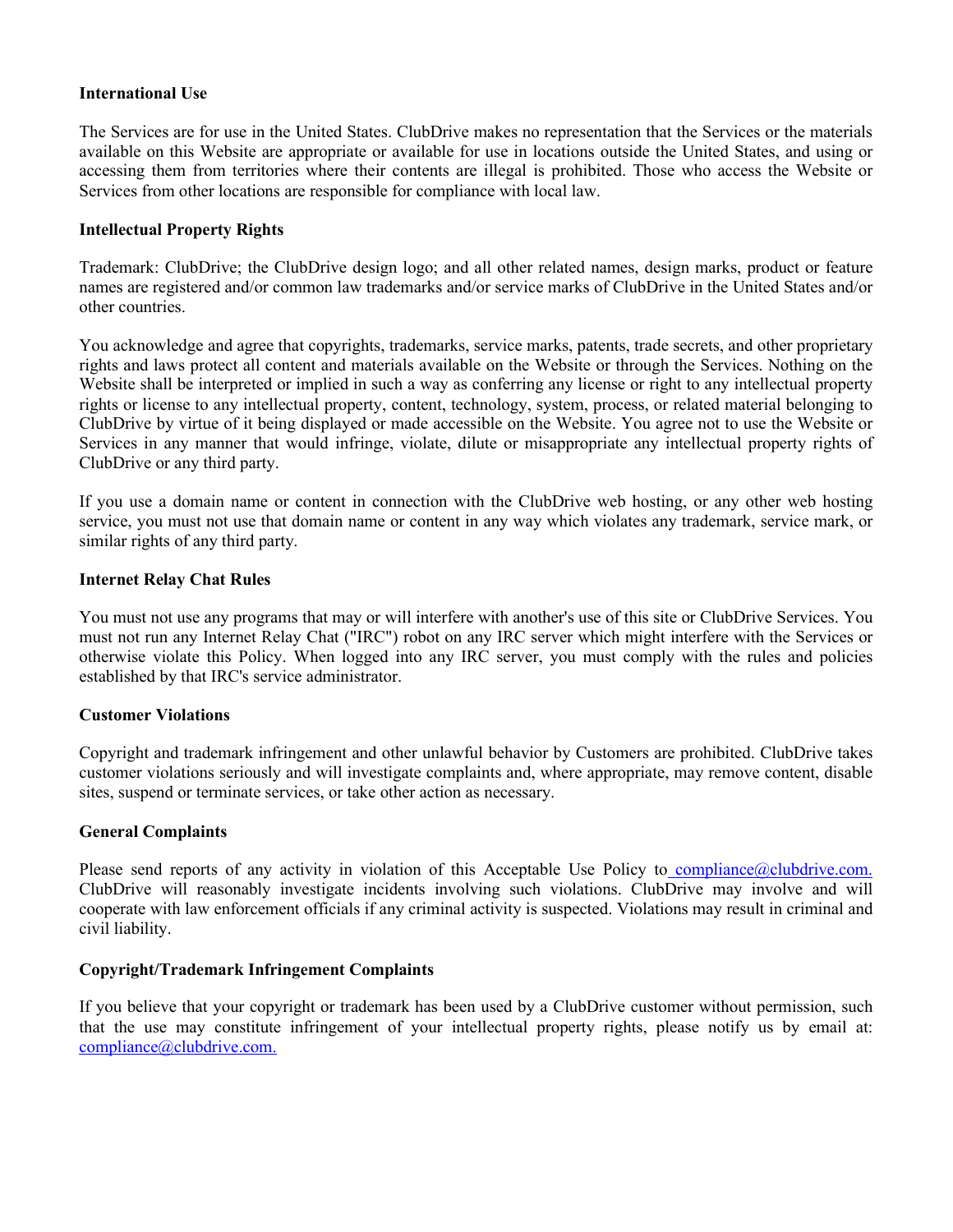# **EXHIBIT D**

# **SUPPORT SUPPLEMENT**

# **Response Times**

Unless otherwise specified in a Customer's Order Pages, the following outlines the levels of Support set forth in this Agreement:

# Support Availability:

In Scope Support is available as follows:

- Telephone support is provided during Business Hours (i.e., 9:00 am to 5:00 pm Eastern Time, Monday – Friday (not including holidays)).
- Email support is provided during Business Hours.
- We will make reasonable efforts to respond to telephone or email support requests received outside of Business Hours, but are not responsible for meeting the response times set forth below until the next Business Day (i.e., Monday – Friday, not including holidays).

Out of Scope Support is available as scheduled by the parties. Many times our personnel providing In Scope Support will be able to provide Out of Scope Support when requested.

# Priorities:

ClubDrive will respond to In Scope Support incidents and/or requests submitted by Customer during Business Hours within the following time frames:

0-1 Business Hours for issues classified as High Priority

Within 24 Business Hours for issues classified as Medium Priority Within 3 Business Days for issues classified as Low Priority

# Charges:

There is no additional charge for In Scope Support. For Support that is Out of Scope, we will charge on an hourly basis for each 6 minute interval, or fraction thereof, at our then published rates or the rates set forth on the Order Pages. For example, if one of our employees spends 33 minutes explaining to one of your employees how to use a feature of Microsoft Excel, the charges will equal .6 times the applicable hourly rate.

# Additional Definitions Applicable to this Supplement:

"High Priority" means the Platform has crashed or is otherwise unavailable.

"Medium Priority" means significant functionality is not available and such absence is materially impairing the operation of the business or non-profit.

"Low Priority" means there is a significant problem but it is not, at least yet, significantly affecting your operations.